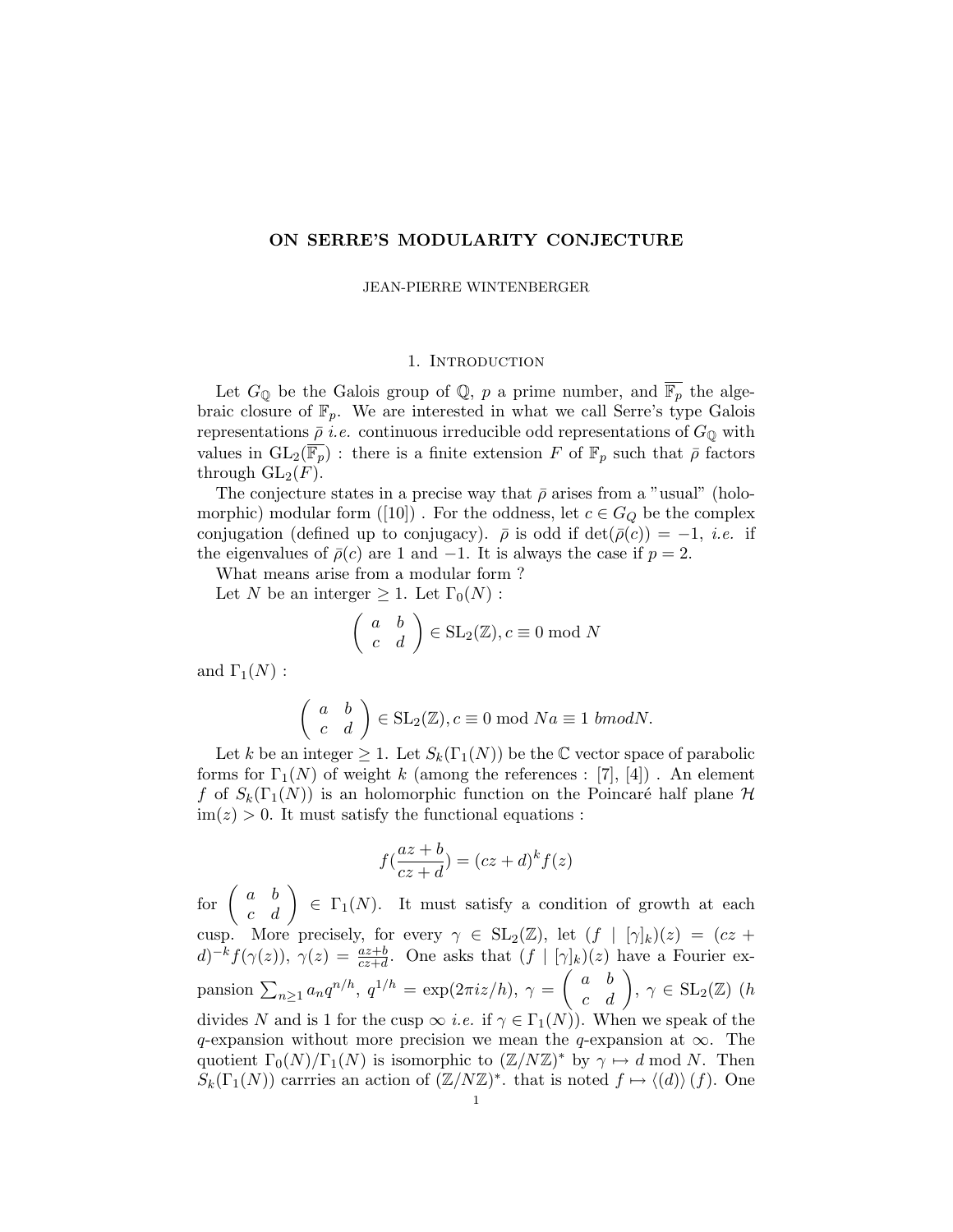has a the decomposition  $S_k(\Gamma_1(N)) = \sum_{\eta} S_k(\Gamma_0(N), \eta)$  into eigenspaces,  $\eta$ describing the characters of  $(\mathbb{Z}/N\mathbb{Z})^*$ . It is trivial if  $\eta(-1) \neq (-1)^k$  as the functional equation shows (with  $\gamma = -id$ ).

The vector space  $S_k(\Gamma_1(N))$  is finite dimensional. In fact, we have the projective smooth modular curve  $X_1(N)$ , which for  $N \geq 5$  classify couples  $(E, P)$ , E generalised elliptic curves, P point of order N, and coherent sheaves  $\omega$  such that the elements of  $S_k(\Gamma_1(N))$  are sections in  $\Gamma(X_1(N), \omega^k)$ that vanish at the cusps. For every n prime to  $N$ , let  $T_n$  be the Hecke operator acting on  $S_k(\Gamma_1(N))$  (and  $S_k(\Gamma_0(N))$ ). The  $T_n$  and  $\langle d \rangle$  commute and generate the Hecke algebra (ring)  $\mathbb{T}_1(N)$ . The  $T_n$  are semi-simple (they are normal linear transformation relatively to the Petersson scalar product).  $\mathbb{T}_1(N)$  is a Z-module of finite type. It is because, if  $S_k(\Gamma_1(N))_{\mathbb{Z}}$  is the Zmodule of forms whose  $q$ -expansion is in  $\mathbb{Z}$ ,

$$
S_k(\Gamma_1(N)) = \mathbb{C} \otimes S_k(\Gamma_1(N))_{\mathbb{Z}}.
$$

For that a theory of  $X_1(N)$  over  $\mathbb Z$  is needed (or one can also use the action of  $\mathbb{T}_1(N)$  on the singular cohomology of  $X_1(N)$ ).

Let d and M be such that dM divides N. Then  $f(z) \mapsto f(dz)$  defines an injection of  $S_k(\Gamma_1(M))$  in  $S_k(\Gamma_1(N))$ . Let  $S_k^{\text{new}}(\Gamma_1(N))$  be the orthogonal, for Petersson product, of the sum of the images of  $S_k(\Gamma_1(M))$ . Then, by Atkin-Lehner,  $S_k^{\text{new}}(\Gamma_1(N))$  has a basis  $f_i$  that are eigenvectors for  $\mathbb{T}_1(N)$ , each one appearing with multiplicity one. In fact, they are eigenforms for all Hecke operators  $T_n$ . If  $\lambda_n$  is the eigenvalue, one has  $a_n(f_i) = \lambda_n a_1(f_i)$ . It follows that  $a_1(f_i) \neq 0$ , and one can normalize  $f_i$  such that  $a_1(f_i) = 1$ . The  $f_i$  are the primitive forms. If f is primitive,  $a_n(f) = \lambda_n$  generates over Q a number field  $E_f$ , the coefficient field. The  $a_n(f)$  are integers. For n prime to N this is because  $\mathbb{T}_1(N)$  is finitely generated as Z-module. For p dividing *n*, we have formulas for  $a_p$  (th. 1.27 of [2]).

Let f be a primitive form. Let p be a prime number. Let  $\iota_p : E_f \hookrightarrow$  $\overline{\mathbb{Q}_p}$ . Deligne if  $k \geq 1$ , and Deligne-Serre if  $k = 1$ , constructed a Galois representation  $\rho_{f,\iota_p} : G_{\mathbb{Q}} \to GL_2(\overline{\mathbb{Q}_p})$ . It is unramified at  $\ell$  if  $\ell$  is prime to  $pN$  and is characterized by that for all  $\ell$  prime to  $pN$ ,

$$
\operatorname{tr}(\rho(\operatorname{Frob}_{\ell})) = \iota_p(a_{\ell}), \det(\rho(\sigma)) = \eta(\sigma) \chi_p(\sigma),
$$

for all  $\sigma \in G_{\mathbb{Q}}$ , where we identify  $Gal(\mathbb{Q}(\mu_N)/\mathbb{Q})$  with  $(\mathbb{Z}/N\mathbb{Z})^*$ . For  $k \geq$ 2, the representation is part of the p-adic etale cohomology of an algebraic variety over  $\mathbb{Q}$ . If  $k = 1$ , the construction of Deligne-Serre use congruences with Galois representations of weight  $\geq 2$ . When  $k = 1$ , the image is finite.

The reduction  $\bar{\rho}$  is well defined up to semisimplification. The Serre's type Galois representation  $\bar{\rho}$  is said to arise from a modular if there exists  $(k, N)$  such that  $\bar{\rho}$  is the reduction of  $\rho, k \geq 2$ . It implies that  $\bar{\rho}$  is odd as  $\eta(-1) = (-1)^k$ .

Remark. The reduction may be reducible.

Serre's conjecture :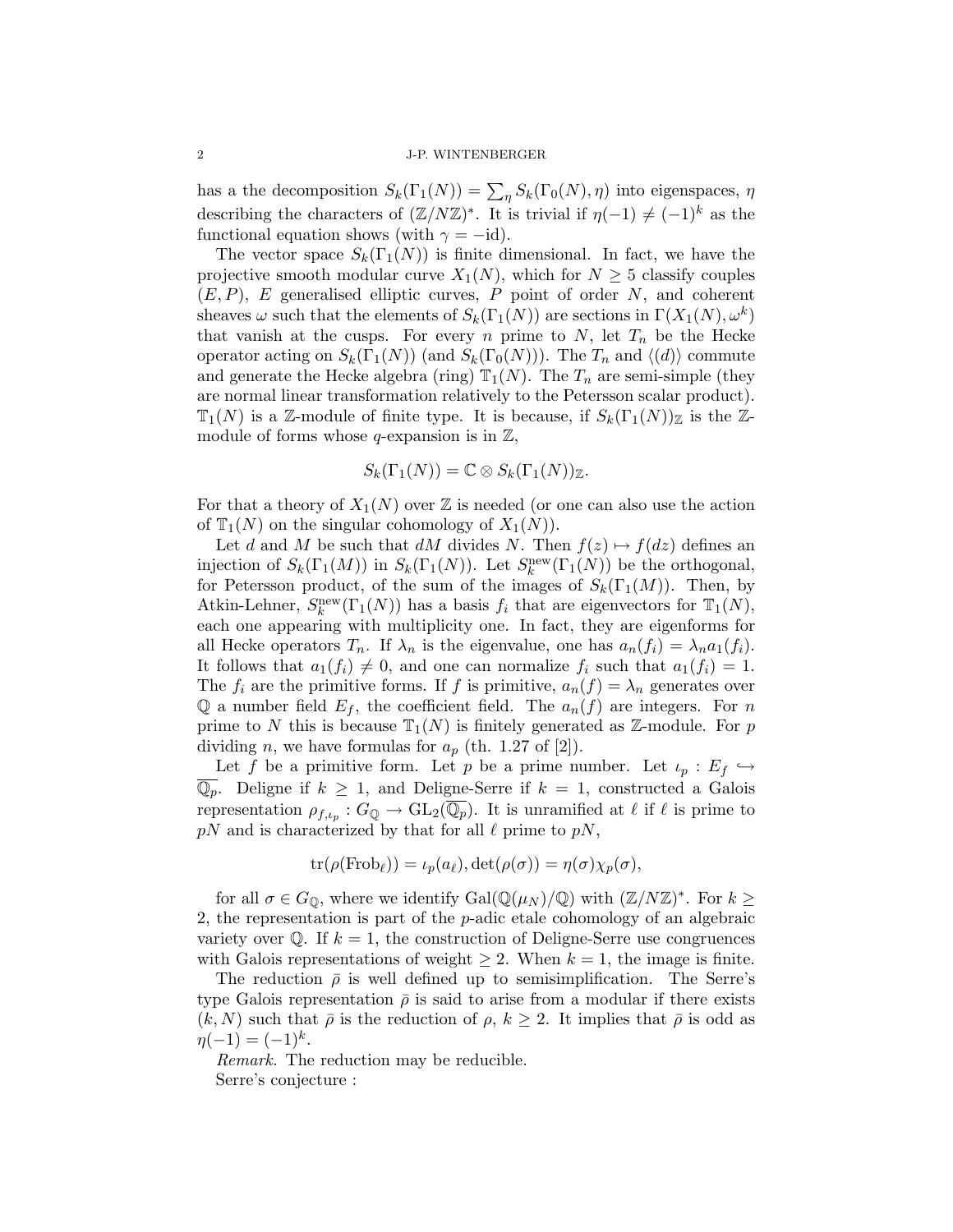**Theorem 1.1.** (Khare-W) Let  $\bar{\rho}$  of Serre's type. Then there exist  $(k, N)$ ,  $k \geq 2$ , f a primitive form for  $S_k(\Gamma_1(N))$  and  $\iota_p$  such that  $\bar{\rho}$  is isomorphic to the reduction of  $\rho_{f,\iota_p}$ .

*Remarks.* 1) If E is a elliptic curve over  $\mathbb{Q}$ , one knows by Wiles,.... that E is modular. By Wiles,..., there exists a primitive  $f \in S_2(\Gamma_0(N))$  such that, for every p, the Galois representation  $\rho_{E,p}$  on the Tate module of E is isomorphic to  $\rho_{f,p}$  ([14]). It has coefficients in Z. Then,  $\rho_{E,p}$  giving the action of  $G_{\mathbb{Q}}$  on the points of order p of E is of Serre's type with  $F = \mathbb{F}_p$ . Wiles,... theorem implies Serre's conjecture for  $\bar{\rho}_{E,p}$ .

It follows that the L-function of E satisfies a functional equation analoguous to the functional equation of the Riemann  $\zeta$  function and is the Mellin transform of  $f$ . The converse theorem of Weil implies that an  $L$  function that satisfies a functional equation with a precise suitable form is the Mellin transform of a modular form f. This makes perhaps natural that modular forms are linked with Galois representations.

2) There is non condition on  $\bar{\rho}$ . For  $\rho$ , there are conditions as the construction of Deligne for  $k \geq 2$  gives  $\rho$  as a factor of the *p*-adic etale cohomology of variety X. First,  $\rho$  has to be unramified outside a finite set of primes. Furthermore, let  $D_p \subset G_{\mathbb{Q}}$  be the decomposition group for a place above p. The restriction  $\rho_{|D_p}$  of  $\rho$  to  $D_p$  satisfies the properties of p-adic Galois representations which satisfies a p-adic comparison theorem. With the terminology of Fontaine,  $\rho_{|D_p}$  is potentially semistable. Fontaine and Mazur call geometric such representations, ramified outside a finite set of primes and potentially semistable ([9]). Fontaine and Mazur conjecture is that  $\rho: G_{\mathbb{Q}} \to GL_2(\mathbb{Q}_p)$ odd irreducible and geometric is isomorphic to  $\rho_{f,\iota_p} \otimes \chi_p^j$  for f of weight  $\geq 1$ ,  $\iota_p$  an embedding of the coefficients of f in  $\overline{\mathbb{Q}_p}$ ,  $\chi_p$  :  $G_{\mathbb{Q}} \to \mathbb{Z}_p^*$  the cyclotomic character, and  $j \in \mathbb{Z}$ ,

3) It is part of the conjectures in the subject that even geometric representations in  $GL_2(\mathbb{Q}_p)$  should have finite image and be associated to nonholomorphic Maass forms, eigenvectors for the Laplacian operator with eigenvalue  $1/4$ . One does not even know how to associate to such forms a Galois representation (one does not even know the algebraicity of the coefficients of these Maass forms).

### 2. The strong form of the conjecture.

In fact, Serre stated a more precise conjecture. Let  $\bar{\rho}$  of Serre type. Serre defines  $k(\bar{\rho})$  and  $N(\bar{\rho})$  such that in the statement of the theorem we can further impose that  $f \in S_{k(\bar{\rho})}(\Gamma_1(N(\bar{\rho})))$ .

**Theorem 2.1.** (Carayol, Edixhoven, Mazur, Ribet, ...) Let  $\bar{\rho}$  be of Serre's type. Suppose that  $\bar{\rho}$  arises from a modular form f of weight  $\geq 2$ . Then,  $\bar{\rho}$  arises from a modular form of weight  $k(\bar{\rho})$  and level  $N(\bar{\rho})$ ; furthermore  $k(f) \geq k(\bar{\rho})$  and  $N(\bar{\rho})$  devides  $N(f)$ .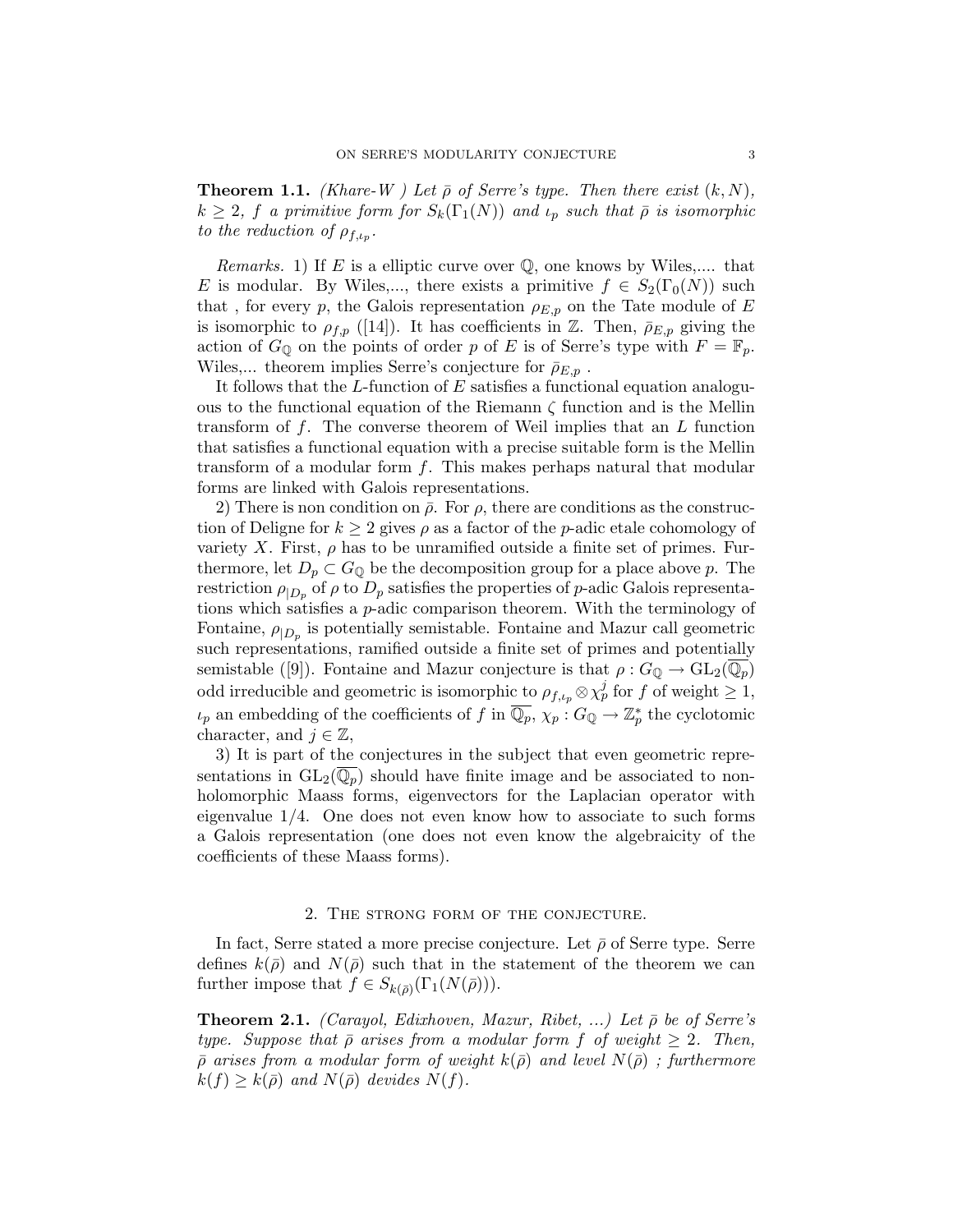Le us define  $N(\bar{\rho})$ . It is the part prime to p of the Artin conductor of  $\bar{\rho}$ . Let  $\ell$  be a prime  $\neq p$  and  $N(\bar{\rho})_\ell$  be the  $\ell$  part of  $N(\bar{\rho})$ . One has  $N(\bar{\rho})_\ell = 1$  if  $\overline{\rho}$  is unramified at  $\ell$ . Let G be the image of  $\overline{\rho}(I_{\ell})$  and let  $G_0 \supset G_1 \supset \ldots G_I \ldots$ be the ramification filtration of  $G$ . The group  $G_0$  is the inertia subgroup and  $G_i$  is the subgroup of  $g \in G$  such that  $v(\frac{\sigma \pi}{\pi} - 1) \geq i$ , v and  $\pi$  are the valuation and a uniformizer of the subfield of  $\overline{\mathbb{Q}}_{\ell}$  fixed by  $\rho(I_{\ell})$   $(v(\pi) = 1)$ . Then  $N(\bar{\rho})_{\ell}$  is  $\ell$  to the power

$$
\sum_{i=0}^{\infty} \frac{\dim(V/V_i)}{(G_0:G_i)}
$$

where  $V_i = V^{G_i}$ . This exponents equals the codimension of  $V^{I_\ell}$  if and only if the action of  $I_\ell$  is tame.

 $k(\bar{\rho})$  only depends on the restriction of  $I_p$  to  $\bar{\rho}$ . For  $p \neq 2$ , we have  $2 \leq k(\bar{\rho}) \leq p^2 - 1$  and there exist j such that  $k(\bar{\rho} \otimes \overline{\chi_p}^j)$  is  $\leq p+1$ . For  $p = 2, k(\bar{\rho}) = 2, 4.$ 

A consequence of Serre's conjecture (in the strong form) is, for fixed  $p$ , the finiteness of the  $\bar{\rho}$  of Serre's type with fixed conductor N.

We have :  $S_k(\mathop{{\rm SL}}\nolimits_2(\mathbb{Z})) = (0)$  for  $k < 12$  and  $S_{12}(\mathop{{\rm SL}}\nolimits_2(\mathbb{Z}))$  is 1-dimensional generated by  $\Delta = q \Pi_{n \geq 1} (1 - q^n)^{24}$ . There is no  $\bar{\rho}$  of Serre's type with  $N(\bar{\rho}) = 1$  and  $p \leq 7$ , or  $N(\bar{\rho}) = 1$  and  $k(\bar{\rho}) < 12$ . For  $p > 7$ , 691 is the only prime such that  $\bar{\rho}_{\Delta,p}$  is reducible ([11]). It follows that there exists no  $\bar{\rho}$  of Serre's type with  $p = 691$  and  $k(\bar{\rho}) = 12$ . For  $p \ge 11, p \ne 691$  and  $k(\bar{\rho}) = 12$ , the only Serre's type  $\bar{\rho}$  is  $\bar{\rho} \simeq \bar{\rho_{\Delta}}$  (which is induced if  $p = 23$ ). Let us define  $k(\bar{\rho})$ .

Let  $\bar{\rho}_p$  be the restriction of  $\bar{\rho}$  to  $D_p$ . Let  $\bar{\rho}_{p,ss}$  be the semisiplification of  $\bar{p}_p$ . We have  $I_{p,w} \subset I_p \subset D_p$ , where  $I_{p,w}$  is the wild inertia subgroup (the pro p part of  $I_p$ ). The action of  $I_p$  on  $\bar{\rho}_{p,ss}$  factors through  $I_p/I_{p,w} := I_{p,t}$ , and is given by 2 characters. Kummer's theory give an isomorphism of  $I_{p,t}$ with  $\prod \mathbb{Z}_{\ell}$  for  $\ell \neq p$ . The action of Frobenius is by raising to the power p. The set of these characters of  $I_{p,t}$  appearing in  $\bar{\rho}_p$  is stable by the Frobenius. It follows that either the characters are power of the cyclotomic character  $\overline{\chi_p}$  (level 1) or  $\{\phi, \phi^p\}$  for  $\phi$  a character killed by raising to the power  $p^2 - 1$ but not  $p-1$  (level 2). In the first case,  $\bar{\rho}_p$  is not irreducible (wild inertia fix at least a line). In the second case  $\bar{\rho}_p$  is irreducible as Frobenius permutes the two characters.

Let  $\bar{\rho}_p$  be irreducible. The action of  $I_p$  is by two characters  $\phi$  and  $\phi^p$ that factorise by  $\mathbb{F}_{p}^*$  and not by  $\mathbb{F}_p^*$ . Let  $\psi$  be the fundamental character of level 2 *i.e* the Kummer character of the extension  $\mathbb{Q}_{p^2}(p^{1/(p^2-1)})/\mathbb{Q}_{p^2}$ , where  $\mathbb{Q}_{p^2}$  is the quadratic unramified extension of  $\mathbb{Q}_p$ . Then  $\phi = \psi^{(a + pb)}$ . with  $0 \leq a, b \leq p-1, a \neq b$  as  $\phi$  is of level 2. After possibly changing  $\phi$  by  $\phi^p$ , we can impose that  $0 \le a < b \le p-1$ . Then  $k(\bar{p}) = 1 + pa + b$ . We can take  $j = -a$  and we get  $\bar{\rho}'$  with  $a' = 0$ ,  $b' = b - a$ . Then  $k(\bar{\rho}') = 1 + a'$ and  $2 \leq k(\bar{\rho}') \leq p$ . We have  $k(\bar{\rho}) = 2$  if and only if  $a = 0$  and  $b = 1$ : then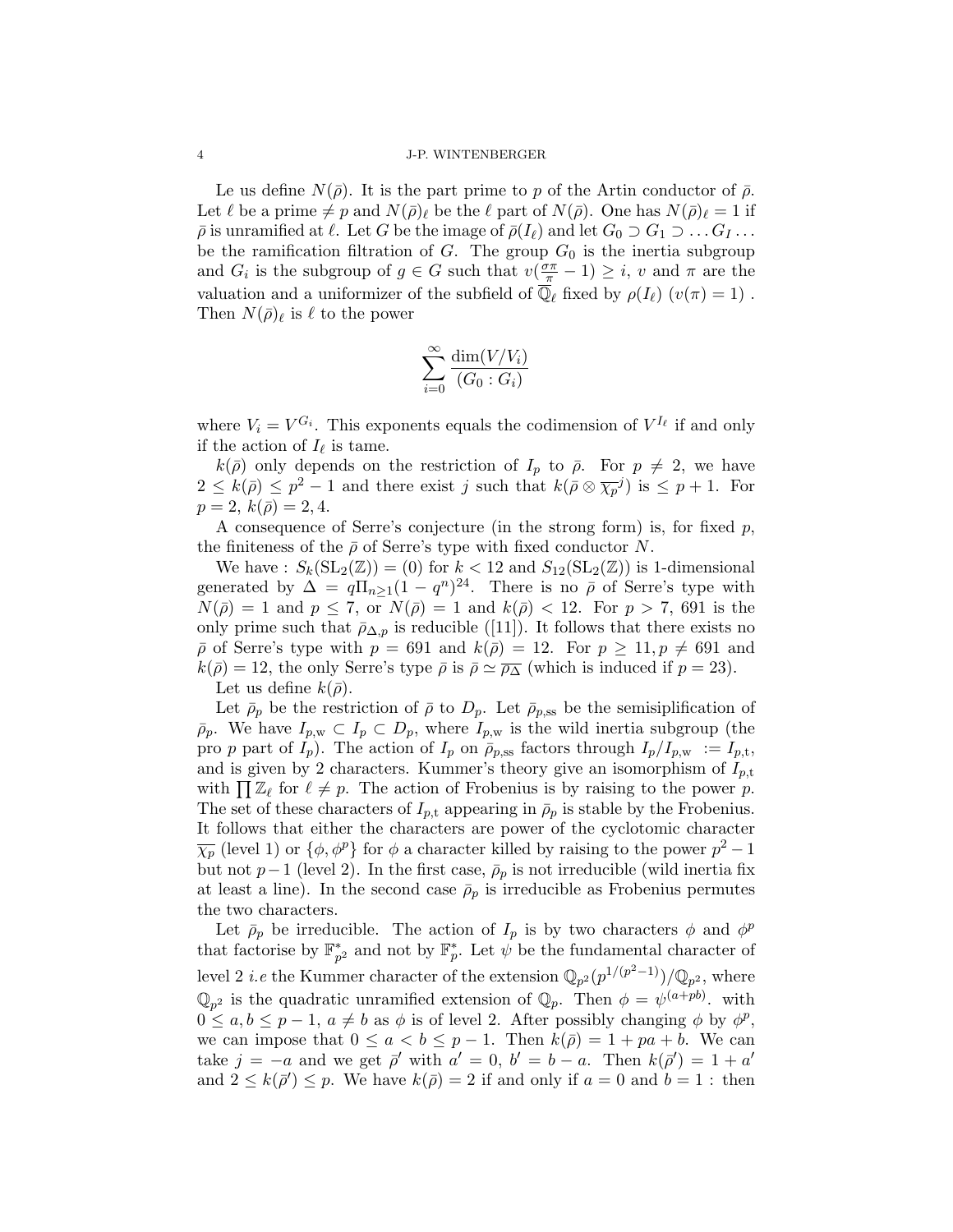$\bar{\rho}_p$  comes from a finite flat group scheme (the restriction to  $I_p$  comes from a Lubin-Tate).  $k(\bar{\rho}) = 1 + p$  is impossible.

Let  $\bar{\rho}_p$  be reducible and  $p \neq 2$ .

First suppose that the restriction to  $I_p$  of  $\bar{\rho}_p$  is semisimple, sum of the two characters  $\overline{\chi_p}^a$  and  $\overline{\chi_p}^b$ ,  $0 \leq a, b \leq p-2$ . After possibly permuting the 2 characters, we can suppose that  $a \leq b$ . Then  $k(\bar{p}) = 1 + pa + b$  if  $(a, b) \neq (0, 0)$  and p if  $(a, b) = (0, 0)$ . If  $a = 0$  we have  $k(\overline{\rho}) = 1 + b$  if  $b \neq 0$ and  $2 \leq k(\bar{\rho}) \leq p-1$ . We have  $2 \leq k(\bar{\rho} \otimes \bar{\chi}^{-j}) \leq p$  for a j. When  $k(\bar{\rho}) = 2$ ,  $\bar{\rho}_p$  comes from a finite flat group scheme. If  $a = b = 0$  Edixhoven choose  $k = 1$  ([6]).

Let us suppose that wild inertia does not act trivially. Then the restriction of  $\bar{\rho}$  to  $I_p$  is of the type :

$$
\left(\begin{array}{cc} \overline{\chi_p}^\beta & * \\ 0 & \overline{\chi_p}^\alpha \end{array}\right).
$$

We choose  $0 \le \alpha \le p-2$  and  $1 \le \beta \le p-1$ . We define  $a = \inf(\alpha, \beta)$  and  $b = \sup(\alpha, \beta)$ . If  $\beta \neq \alpha + 1$ , we define  $k = 1 + pa + b$ . If  $\beta = \alpha + 1$ , let  $\eta$  be the star in the upper corner. It is a  $D_p$  1-cocycle with coefficients in  $\overline{\mathbb{F}_p}(\overline{\chi}_p)$ , whose cohomology class, up to non zero scalar, describes the isomorphism class of  $\bar{\rho}_p$ . By Kummer's theory, it comes from  $\gamma \in K^* \otimes \overline{\mathbb{F}_p}$  where K is the maximal unramified extension of  $\mathbb{Q}_p$ . The valuation gives a morphism  $v: K^* \otimes \overline{\mathbb{F}_p} \to \overline{\mathbb{F}_p}$ . We say that we are in the very ramified case if  $v(\gamma)$  does not vanish. In the not very ramified case we have  $k = 1 + pa + b$  and in the very ramified case we have  $k = (a+1)(p+1)$ . In particular, if  $\alpha = 0$ , which we can reach by a twist, we have  $k = 1 + b$  in the not very ramified case (and  $2 \leq k \leq p$ ) and in the very ramified case we have  $k = p + 1$ . This is the case when  $\bar{\rho}_p$  is given by the points of order p of an elliptic curve which has semistable bad reduction at p and  $v(q)$  is not divisible by p. When  $k = 2$  $(\alpha = 0, \beta = 1$  and we are not in the case very ramified) the  $\overline{\rho}$  comes from a finite flat group scheme.

If  $p = 2$ , then  $k = 2$  either if  $\bar{\rho}_p$  is irreducible or it is reducible and not very ramified. In the very ramified case, we have  $k = 4$  (Edixhoven  $k = 3$ ).

Remarks Edixhoven proved for  $p \neq 2$  the weight part of the weak form of the Serre's conjecture implies the strong form (in his version which implies Serre's version).

We give some hints about these rules.

2.1.  $\bar{\rho}$  comes from a semi-stable elliptic curve over Q. Let  $\bar{\rho}$  comes from the kernel  $E_p$  of multiplication by p in a semistbale elliptic curve E over Q.

Let us first suppose that E has good reduction at p. Let  $\mathcal E$  its model over  $\mathbb{Z}_p$ . The multipication by p in the formal group of  $\mathcal E$  is of the form :  $[p](X) = pX + \sum_{i \geq 2} a_i X^i$  with

 $v(a_i) > 0$  for  $i \leq p-1$ ,  $v(a_p) = 0$  (case ordinary),  $- v(a_i) > 0$  for  $i \leq p^2 - 1$ ,  $v(a_p) = 0$  (case supersingular).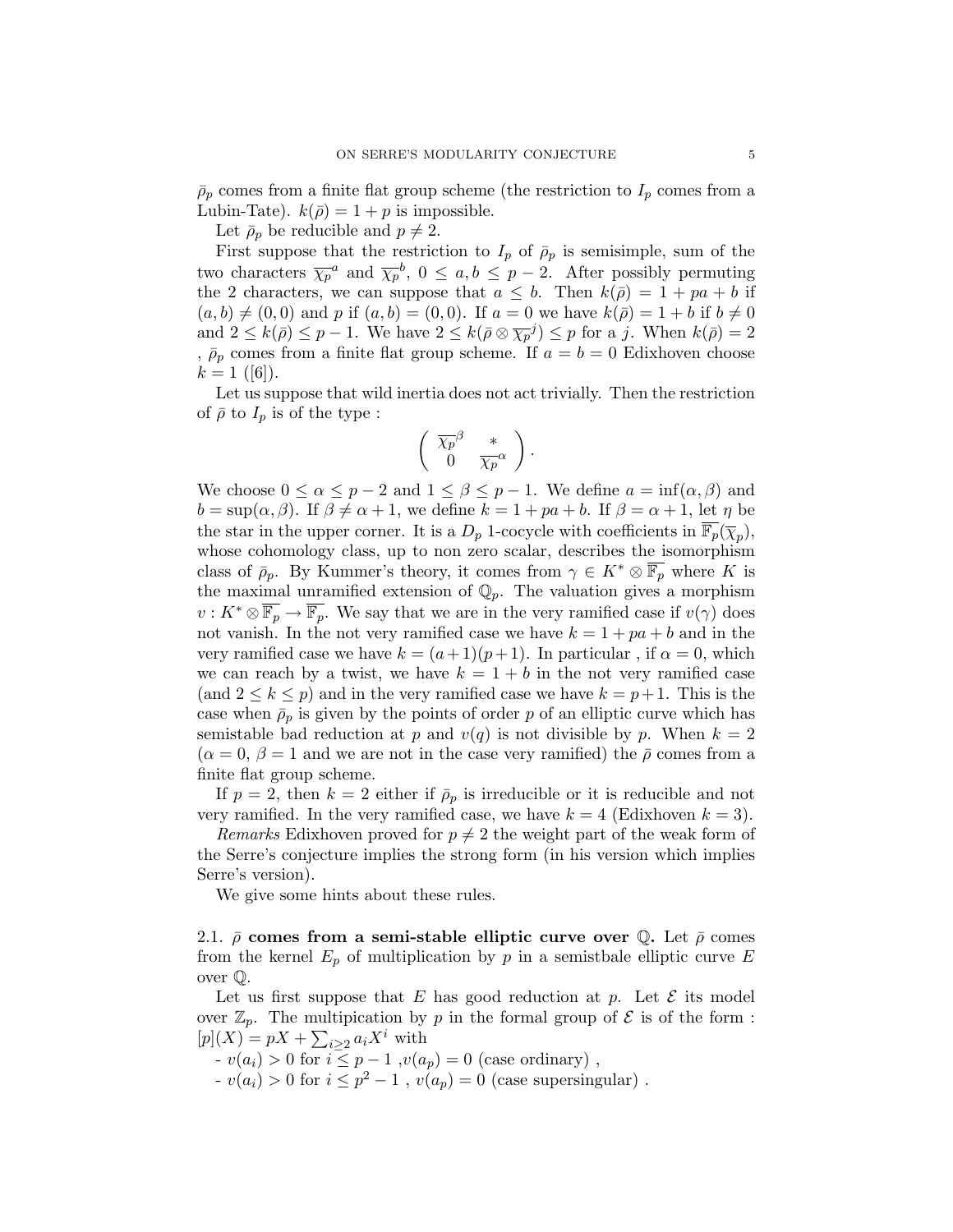In the ordinary case we have an exact sequence of finite flat group schemes over  $\mathbb{Z}_p : 0 \to C_1 \to \mathcal{E}_p \to C_2 \to 0$  with  $C_1$  and  $C_2$  of order p. Here  $C_1$ is the kernel of the multiplication by p on the formal group  $\hat{\mathcal{E}}$  completion at the origin of  $\mathcal{E}$ . By Oort-Tate classification of finite flat group scheme of rank p,  $C_1$  is isomorphic to  $\mu_p$  over the rings of interger  $\mathbb{Z}_{p,\text{ur}}$  of the maximal unramified extension of  $\mathbb{Z}_p$  (the only finite flat group schemes over  $\mathbb{Z}_{p,\text{ur}}$  are  $\mu_p$  and  $\mathbb{Z}/p\mathbb{Z}$ ). By Cartier duality,  $C_2$  is etale (that implies that the action of  $I_p$  is trivial; the converse is true for  $p \neq 2$ ). If R is a local ring, we have a bijection of isomorphism classes of extensions of  $\mathbb{Z}/p\mathbb{Z}$  by  $\mu_p$  in the category of finite flat commutative group schemes killed by  $p$  and elements of  $(R)^*/(R^*)^p$ . The bijection associates to an extension G, the  $\mu_p$ -torsor which is is the inverse image of the point  $\overline{1} \in \mathbb{Z}/p\mathbb{Z}(R)$ . (Let  $\alpha \in \overline{R^*}$ . Let R' an R algebra with  $Spec(R')$  connected. Then  $G(R')$  is isomorphic to the p-torsion of  $(R^*/\alpha^{\mathbb{Z}})$ .

We are in the case not very ramified and  $k(\bar{\rho}) = 2$ .

In the supersingular case, let  $P$  be a point of order exactly  $p$ . The Newton polygon of  $[p](X)$  implies that  $v(x(P)) = 1/(p^2 - 1)$   $(v(p) = 1)$ . It follows that for all  $\sigma \in I_p$ , we have that  $v(x(\sigma(P)) - \psi(\sigma)x(P)) > 1/(p^2 - 1)$  and we can put on  $E_p$  a structure of  $\mathbb{F}_{p^2}$ -vector space of dimension 1 such that  $\sigma(P) = \psi(\sigma)P$  for all points of order p. That means that  $I_p$  acts on  $E_p$  by  $\{\psi, \psi^p\}$ . We have  $k(\bar{\rho}) = 2$ .

Let us suppose that  $E$  has bad semistable reduction. Then, it is isomorphic to the Tate elliptic curve  $\mathbb{G}_{m}/q^{\mathbb{Z}}$ , for  $q \in \mathbb{Q}_p^*$  non unit . Then  $\bar{\rho}_{E,p}$  is not very ramified if and only if  $v(q)$  is divisible by p. Otherwise we are in the case of weight  $p + 1$ . In the not very ramified case, a theorem of Mazur (level lowering) says that  $\bar{\rho}_{E,p}$  arises from a modular form of weight 2 with  $p$  not dividing  $N$  (level lowering).

2.2. Low weights. By Scholl ([12]), if f is a primitive form  $\in S_k(\Gamma_1(N)),$  $k \geq 2$ , and  $\iota_p$  an embedding of its coefficient field  $E_f$  in  $\overline{\mathbb{Q}_p}$ , the Galois representation  $\rho_{f,\iota_p}$  comes from a Grothendieck motive over  $\overline{Q}$  with coefficients. More precisely, one has a smooth projective variety  $X$  over  $\mathbb Q$  with an action of an Hecke algebra and a correspondence  $\pi$  on X with  $\pi^2 = \pi$  and  $\pi$ commutes to the action of the Hecke algebra. The part  $\pi_* H_*(X, \mathbb{Q})$  of the singular homology cut by the projector  $\pi$  is 2-dimensional over a quotient of the Hecke algebra which is isomorphic to  $E_f$ . The p-adic etale homology  $\pi_* H_*(X, \mathbb{Q}_p)$  gives a Galois representation  $\rho_{f,p}$ , which composed with  $\iota_p$ , gives  $\rho_{f,\iota_p}$ .

The variety X is a desingularization of the symmetric  $k-2$  product of the universal generalized elliptic curve over the modular curve with level N structure (one might have to replace  $N$  by a multiple, to get rid of problems of representability). The variety  $X$  has good reduction outside the primes dividing N. The Galois representation  $\rho_{f,p}$  is unramified outside the primes dividing N et p. The trace, relatively to  $\mathbb{Q}_p \otimes E_f$ , of the image of Frob<sub>l</sub> for  $\ell$  not dividing  $N p$  is  $a_{\ell}(f)$ .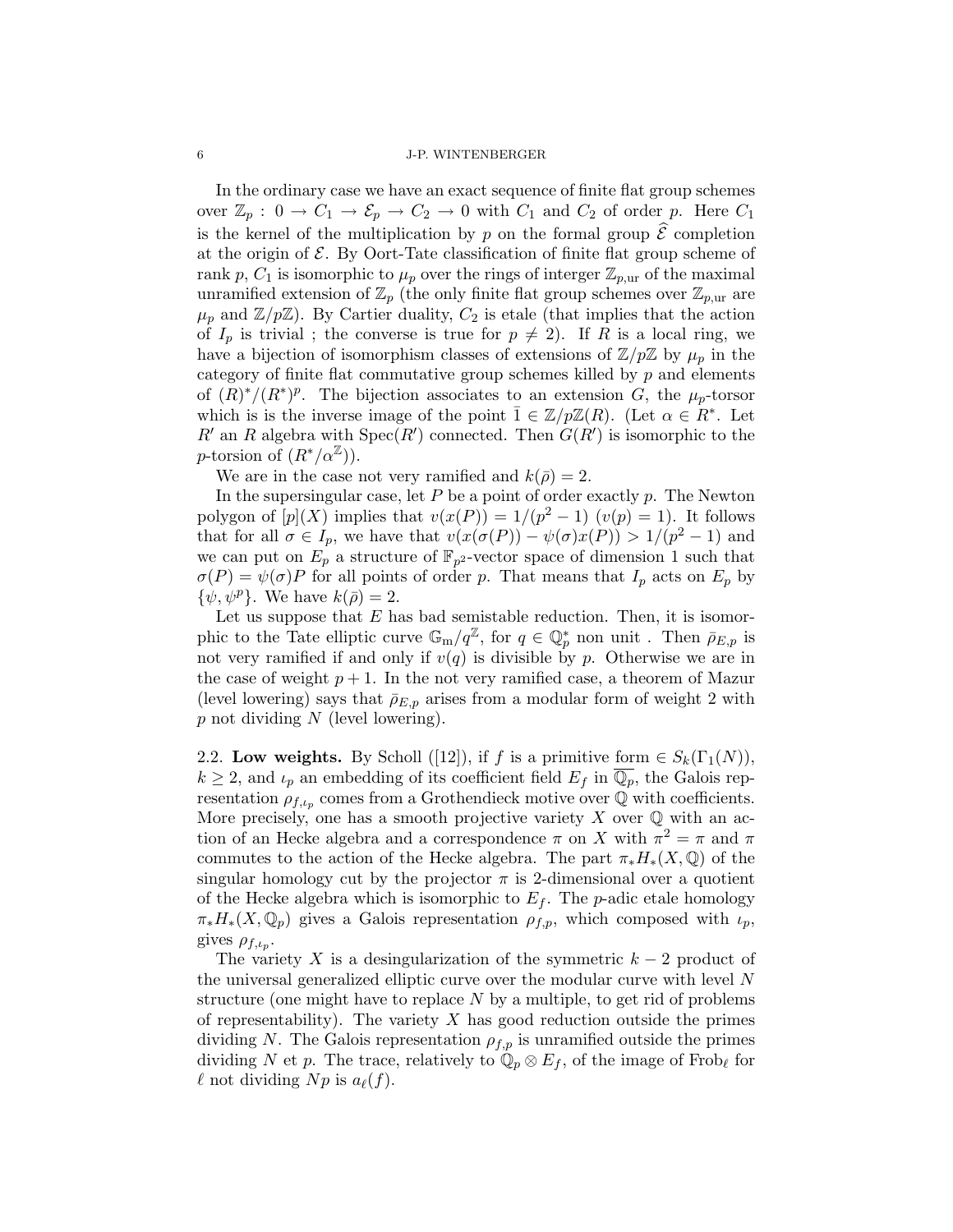Let us suppose that  $p$  does not divide  $N$ . One has a  $p$ -adic comparison theorem  $\pi H_*(X, \mathbb{Q}_p) \otimes B_{\text{crys}} = \pi H_*(X)_{\text{dR}} \otimes B_{\text{crys}}.$  (Fontaine-Messing, Faltings, Tsuji,...) for the ring  $B_{\text{crys}}$  constructed by Fontaine.

We recall some facts about the theory of  $p$ -adic Galois representations  $([8])$ .

Let  $E$  be the field of fractions of a complete discrete valuation ring with a perfect residue field  $k_E$  of characteristic p; we suppose E of characteristic 0. Then  $E$  is a finite totally ramified extension of the field  $E_0$  of fractions of the Witt vectors with coefficients in  $k_E$ . By Colmez and Fontaine ([1]), there is an equivalence of categories between the category of admissible filtered Dieudonné modules over E and a subcategory of  $G_E$  representations, the crystalline representations. As  $X$  has good reduction, the  $p$ -adic comparison theorem implies that the restriction of  $\rho_f$  to  $G_{\mathbb{Q}_p}$  is crystalline (and a fortiori potentially semistable as mentionned in the introduction).

Let  $\sigma$  be the Frobenius of  $E_0$ . A filtered Dieudonné module is the data of a  $E_0$ -vector space D with a  $\sigma$ -linear endomorphism  $\phi$  and a decreasing filtration Fil<sup>j</sup> on  $D_E := E \otimes_{E_0} D$  for  $j \in Z$ , which is exhaustive (∪Fil<sup>j</sup> = D) and separated ( $\cap$ Fil $^j = (0)$ ).

Let us suppose that D is finite dimensional and that  $\phi$  is bijective. For  $D' \subset D$  stable by  $\phi$ , we call  $t_N(D')$  the valuation of the determinant of the restriction of  $\phi$  to  $D'$  (it does not depend on the chosen basis). We let  $t_{\text{H}}(D')$  be  $\sum_{j\in\mathbb{Z}}j\dim_E(\text{gr}^j(D'_E))$  where the filtration on  $D'_E$  is the induced filtration.

The condition of admissibility is that : D is finite dimensional,  $\phi$  is bijective,  $t_{\text{H}}(D') \le t_{\text{N}}(D')$  for all  $\phi$ -stable  $D'$ , and  $t_{\text{H}}(D) = t_{\text{N}}(D)$ .

The comparison theorem allows in principle to describe the Galois representation from the filtered Dieudonné module.  $B = B<sub>crys</sub>$  is a filtered Dieudonné module, in fact an algebra in the category of filtered Dieudonné module ( $\phi$  and the filtration are compatible with the structure of  $E_0$ -algebra). It also carries an action of  $G_E$  which commutes with the action of  $\phi$  and respect the filtration. Then  $V(D)$ , the  $G_E$  representation associated by Colmez and Fontaine to D, is the  $\mathbb{Q}_p$ -vector space of  $x \in B \otimes_{E_0} D$  which are fixed by  $\phi$  and are in Fil<sup>0</sup>( $B \otimes_{E_0} D_E$ ). But it is not obvious to extract concrete informations on  $V(D)$  from D.

*Exercise.* B contains the completion  $P$  of the maximal unramified extension of  $E_0$  with its natural action of Frobenius and non zero elements of P have degree 0 for the filtration. It also contains an inversible element  $t$  which satisfies :  $\phi(t) = pt$ ,  $\tau(t) = \chi_p(\tau)t$  for  $\tau \in G_E$  where  $\chi_p$  is the cyclotomic character, and the degree of  $t$  for the filtration is 1. Show that the crystalline characters  $G_E \to \mathbb{Z}_p^*$  are exactly the characters whose restriction to inertia are  $\chi_p^j$  for an interger j. Show that if  $D = \mathbb{Q}_p e$ , e of degree 0 for the filtration,  $\phi(e) = \lambda e$ , then  $V(D)$  is unramified and the action of Frobenius is by  $\lambda^{-1}$ .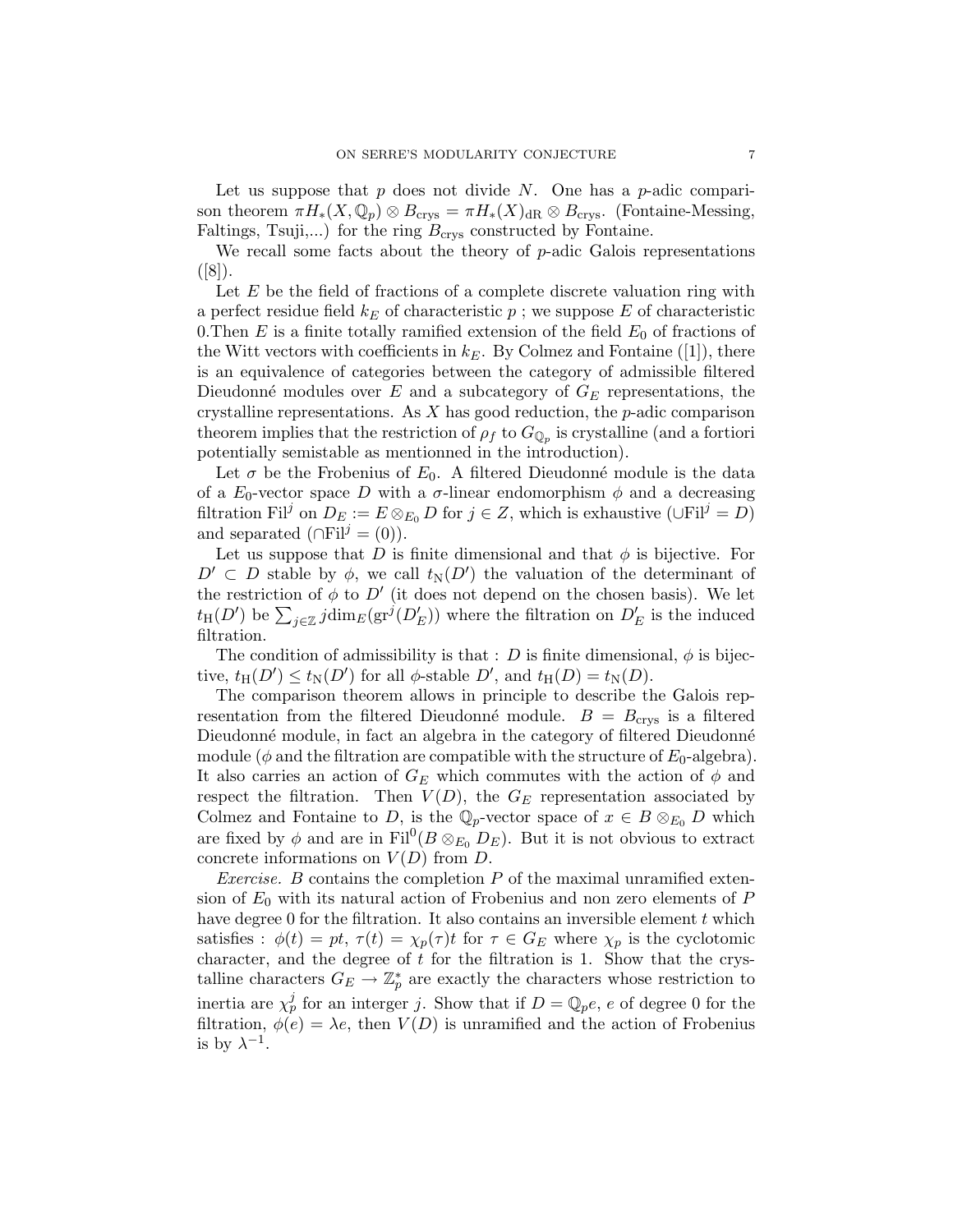Let  $\iota_p$  be an embedding of  $E_f$  into  $\overline{\mathbb{Q}_p}$  and let K be the closure of its image. Then the filtered Dieudonné module associated to the restriction of  $\rho_{f,\iota_n}$  has the following shape. (in fact we describe the dual; we consider the Galois representation with coefficients in K). D is 2-dimensional over K.  $\phi$ is a linear map  $\phi : D \to D$  with characteristic polynomial  $X^2 - \iota_p(a_p)X +$  $\eta(p)p^{k-1}$  ([12]). The filtration :

$$
(0) = \mathrm{Fil}^k(D) \subset \mathrm{Fil}^{k-1}(D) \subset \mathrm{Fil}^0(D) = D,
$$

is by K-vector spaces, with  $\Delta := \text{Fil}^{k-1}(D)$  of dimension 1. The condition of admissibility is : if  $\phi(\Delta) = \Delta$ , the corresponding eigenvalue has valuation  $k-1$ .  $\phi$  is the crystalline Frobenius; the filtration is the Hodge filtration (one has an natural identification of Fil<sup>k-1</sup> and  $\mathbb{Q}_p \otimes \pi S_k(\Gamma_1(N))$ ).

Let us call V with the action of  $G_{\mathbb{Q}_p}$  the underlying space of  $\rho_{f,\iota_p}$  and  $\bar{V}$ its semisimplified reduction.

The one dimensional over K quotients of V by  $G_{\mathbb{Q}_p}$ -stable lines corresponds to the subobjects of D, *i.e.* of lines L which are stable by  $\phi$  and such that the corresponding eigenvalue  $\lambda$  is such that  $v(\lambda)$  is equal to the degree of the filtration induced on L.

One says that we are in the ordinary case if  $v(a_p) = 0$ . Then V is not irreducible : it has a quotient of dimension 1 which is unramified. It corresponds to the eigenspace of  $\phi$  for the unit root u of  $X^2 - \iota_p(a_p)X +$  $\eta(p)p^{k-1}$ . The action of Frobenius on the quotient is by  $u^{-1}$ , on the subspace the action of  $I_p$  is by  $\chi_p^{k-1}$ .

It implies that  $k(\bar{\rho}) = k$  if  $2 \leq k \leq p$  (we have use that, as we have supposed that p does not divide N, for  $k = 2$  we are in the case not very ramified case). For  $k = p+1$ , we see that we have  $k(\bar{p}) = p+1$  or 2 according that we are in the very ramified case or not.

Suppose  $v(a_p) \neq 0$ . Then, V is irreducible. Let us suppose that  $2 \leq k \leq p$ . Then, Fontaine-Laffaille theory establishes a bijection between  $O_K$  lattices of V stable by  $G_{\mathbb{Q}_p}$  and  $O_K$ -lattices L of D which satisfy  $\phi(\mathrm{Fil}^{k-1}L) \subset p^{k-1}L$ where the filtration on  $L$  the induced filtration. The filtered Dieudonné module reduction of L is  $\overline{L} = L/\pi_K L$ , with the induced filtration and the map  $\phi: \overline{L} \to \overline{L}$  and  $\phi_{k-1}: \text{Fil}^{k-1}(\overline{L}) \to \overline{L}$  which is the reduction of  $p^{1-k}\phi$ . The ring  $B_{\rm crvs}$  has a subring  $A_{\rm crvs}$  which has a quotient which is isomorphic to  $\overline{O}/p\overline{O}$  where  $\overline{O}$  is the ring of integers of the algebraic closure of  $\mathbb{Q}_p$ . One puts a structure of filtered Dieudonné module on  $\overline{L}$  : if  $\beta$  is an element of  $\overline{O}$ such that  $\beta^p = p$ , Fil<sup>a</sup> is  $\beta^a \overline{O}/p\overline{O}$ . The map  $\phi_a$  is defined by  $\phi_a(\beta^a y) = y^p$ . It is not difficult to prove that if we are not in the ordinary case, there is a basis  $e_0, e_1$  of  $\overline{L}$  such that  $\phi(e_0) = e_1 \in \text{Fil}^{k-1}$ ,  $\phi_{k-1}(e_1) = \alpha e_0$ , for  $\alpha \in (k_K)^*$ . The Galois representation  $\overline{V}$  is described as  $\text{Hom}(\overline{L}, \overline{O}/p\overline{O})$  in the category of filtered Dieudonné module. It is straightforward that by the reduction of solutions  $x_0, x_1$  of equations  $x_0^p = x_1, x_1^p = p^{k-1} \alpha x_0$ . One sees easily that the action is tame with characters  $\psi^{k-1}, \psi^{p(k-1)}$ . That proves that  $k = k(\bar{\rho})$  in this case.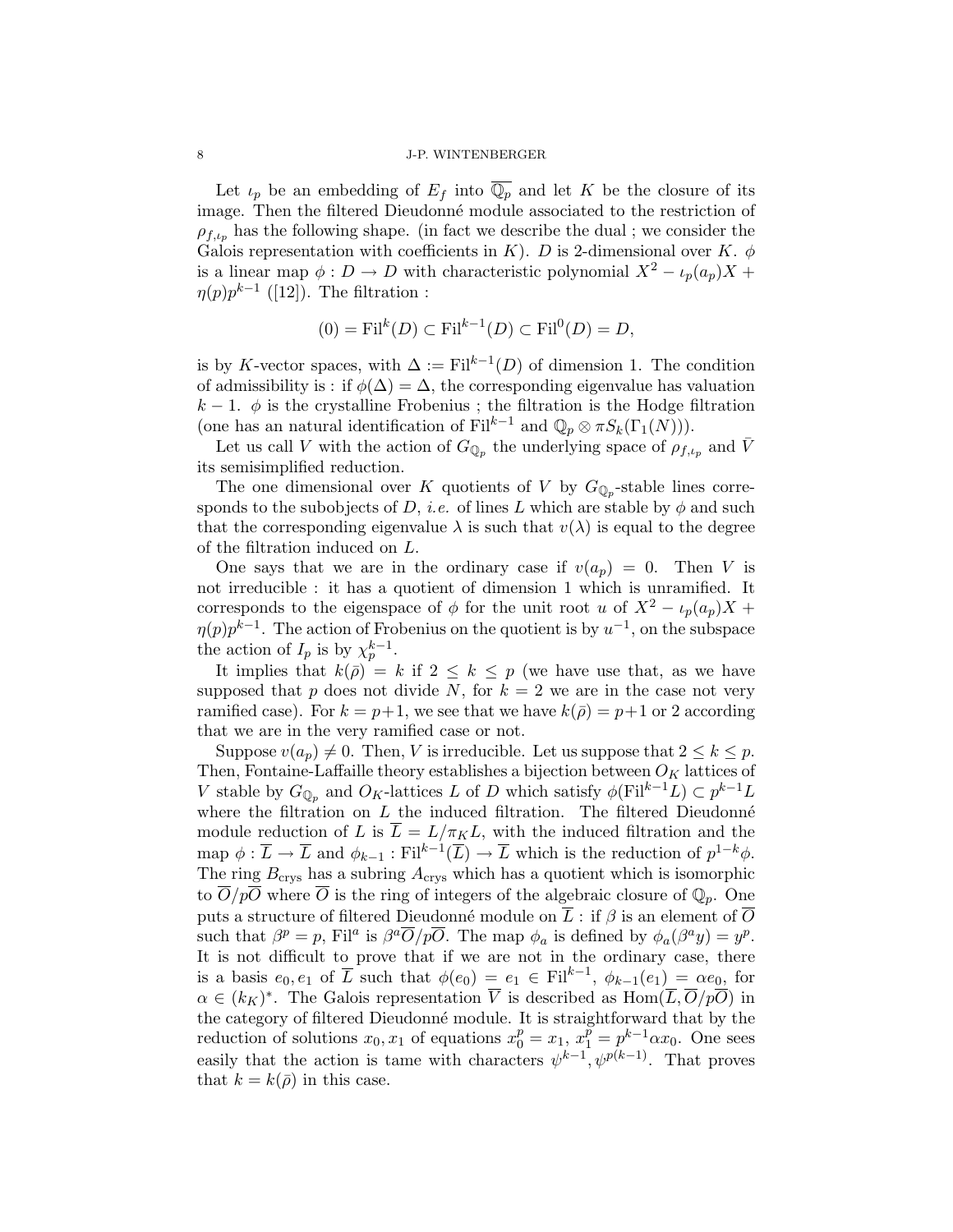In the non ordinary case and for arbitrary Hodge weights, one needs Breuil's theory to describe the tame characters on  $V$ .

## 3. The strategy.

We give the stategy of the proof of Khare of Serre's conjecture in the case of level  $N = 1$  ( $\bar{\rho}$  not ramified outside  $p$ ).

Let p be a prime. We call  $S(p)$  the statement : if  $\bar{\rho} \to GL_2(\overline{\mathbb{F}_p})$  is irreducible, odd, unramified outside  $p, \bar{p}$  arises from a primitive modular  $\in S_k(SL_{\mathbb{Z}})$  for a  $k \geq 2$ .

Let  $p \neq 2$ . Let k an interger  $2 \leq k \leq p+1$ , we call  $S(k, p)$  the statement : if  $\bar{\rho} \to GL_2(\mathbb{F}_p)$  is irreducible, odd, unramified outside p, and  $k(\bar{\rho}) = k$ , then  $\bar{\rho}$  arises from a primitive modular  $\in S_k(SL_2(\mathbb{Z}))$ .

The statement  $S(k, p)$  for all  $k, 2 \le k \le p+1$ , implies  $S(p)$ . This follows from the fact that if  $\bar{\rho}$  arises from a modular form, then also  $\bar{\rho} \otimes \overline{\chi_p}$ . This follows from the existence of the operator  $\theta$  on modular forms modulo p which on q-expansion is  $q\frac{d}{dt}$  $\frac{d}{dq}$ . For  $k \geq 2$ , an eigenforms are in the image of the reduction map unless  $p = 2$  (resp. 3) and  $\bar{p}_f$  is induced from a character of  $\mathbb{Q}(i)$  (resp.  $\mathbb{Q}(j)$ ) (Carayol). Systems of eigenvalues lift (lemma of Deligne-Serre).

The strategy is a recurrence on  $k$  (or  $p$ ).

Two preliminary facts.

The restriction  $\det(\bar{\rho})_{|I_p}$  of the determinant to the inertia  $I_p$  is  $\bar{\chi}_p^{-k(\bar{\rho})-1}$ . This implies that, as  $\bar{\rho}$  is not ramified outside p,  $\det(\bar{\rho}) = \bar{\chi}_p^{-k(\bar{\rho})-1}$ . As  $\bar{\rho}$  is odd,  $k(\bar{\rho})$  is even. It suffices to prove  $S(k, p)$  for even p.

Let H be a finite subgroup of  $\text{PGL}_2(\mathbb{F}_p)$ . Then, by Dickson, H is conjugate to

- a subgroup of the image of upper triangular matrices,

-  $\text{PGL}_2(\mathbb{F}_{p^r})$  or  $\text{PSL}_2(\mathbb{F}_{p^r}),$  for  $r > 0$ .

-  $A_4$ ,  $S_4$  if  $p \neq 2$ ,  $A_5$  or dihedral group of order  $2r$  with  $r > 1$  not divisible by  $p$ .

If the image of  $\bar{\rho}$  irreducible is solvable, the projective image is up to conjugacy  $A_4$ ,  $S_4$  or dihedral. The representation  $\bar{\rho}$  lift to a representation with finite image, first projective and then by a theorem of Tate as a linear representation. By Hecke in the dihedral case and Langlands and Tunnell in the  $A_4$  and  $S_4$  case, it arises from a modular form of weight 1. By multiplying its reduction by Hasse invariant, it arises from a modular form of weight  $p$ .

So we can suppose that the image of  $\bar{\rho}$  is not solvable.

The following theorem of Tate (for  $p = 2$ ) and Serre (for  $p = 3$ ) imply  $S(2)$  and  $S(3)$ .

**Theorem 3.1.** Let  $\bar{\rho}$  be a continuous representation of  $G_{\mathbb{Q}}$  in  $GL_2(\mathbb{F}_2)$  (resp.  $GL_2(\overline{\mathbb{F}_3})$ ) and which is unramified outside 2 (resp. 3). Then  $\overline{\rho}$  is reducible.

The proof uses the structure of decomposition subgroups and lower bounds for discriminants.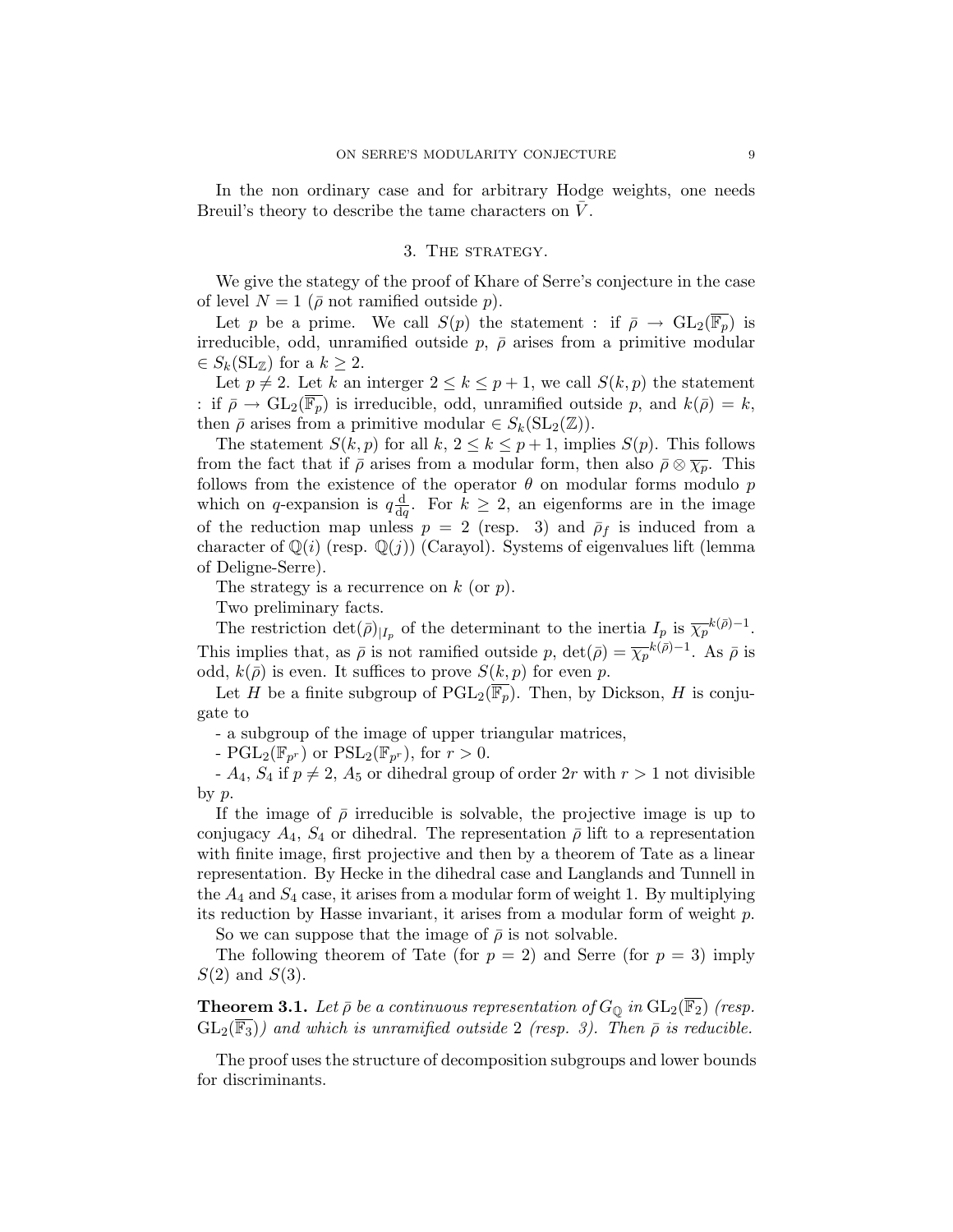**Proposition 3.2.**  $S(2, p)$  is true.

Sketch of the proof. We have to prove that there is no  $\bar{\rho}$  irreductible odd with  $k(\bar{\rho}) = 2$  and  $N(\bar{\rho}) = 1$ . Let  $\bar{\rho}$  be finite flat. Then, we have the statement (lifting with control of ramification : LCR) :

**Theorem 3.3.** Let  $p \neq 2$ . Let  $\bar{\rho}: G_{\mathbb{Q}} \to GL_2(\mathbb{F}_p)$  which is odd and with nonsolvable image. Let us suppose that  $2 \leq k(\bar{\rho}) \leq p+1$ . Then  $\bar{\rho}$  lifts to a  $G_{\mathbb{Q}} \to GL_2(\mathbb{Q}_p)$  which is crystalline of Hodge-Tate weights  $(0, k(\bar{\rho}) - 1)$  and with  $N(\bar{\rho}) = N(\rho)$ . There is a compatible system  $(\rho_{\iota})$  of  $G_{\mathbb{Q}}$  representations such that  $\rho = \rho_{\iota}$  for a  $\iota$ .

A geometric *p*-adic representation  $\rho$  has a conductor  $N(\rho)$ : the part prime to p of the conductor is given by the usual formula, the p-part is given by Fontaine's theory. The representation  $\rho$  is crystalline if and only if  $p$  does not divide  $N(\rho)$ . A 2-dimensional geometric  $G_{\mathbb{Q}}$  representation which is of Hodge-Tate with weights  $(0, k - 1)$  with  $k \ge 1$  will be called of weight k.

Let  $k \geq 1$  and  $N \geq 1$ . A compatible system  $(\rho_{\iota})$  of 2-dimensional geometric representations of  $G_{\mathbb{Q}}$  of weight k and conductor N is a family of geometric Galois representations  $\rho_k$  of weight k and conductor N such that there exist a finite extension E of  $\mathbb Q$ , and for each prime  $\ell$  and each embedding  $\iota$ of E in  $\overline{\mathbb{Q}}_{\ell}, \rho_{\ell}$  is a Galois representation  $G_{\mathbb{Q}} \to GL_2(\overline{\mathbb{Q}}_{\ell}).$  For each  $\ell$  that does not divide N, there is an integer  $a_\ell \in E$  such that  $\text{tr}(\rho_\iota(\text{Frob}_\ell)) = \iota(a_\ell)$ for each  $\iota$  of characteristic  $\neq \ell$ .

In fact in the theorem, the compatibility is fully proved if  $\ell \neq 2$ .

If one member is reducible, then all are, as then there is a finite abelian extension K of  $\mathbb Q$  such that  $a_\ell = 1 + \ell^{k-1}$  for all  $\ell$  that split in K and is outside a finite set.

To come back to  $S(2, p)$ , we have that  $\rho_{\iota}$ , for  $\iota$  an embedding in  $\overline{\mathbb{Q}_3}$  is reducible by a theorem of Fontaine and Abrashkin.

We can also use the following theorem of Skinner and Wiles. Ordinary of weight  $k \geq 2$  for a p-adic representation or a modulo p representation of  $D_p$ means that it has a free of rank 1 subrepresentation where the action of  $I_p$ is by  $\chi_p^{k-1}$  and the quotient is unramified. p-adic ordinary representations are semistable and for  $k > 2$  are crystalline. We say that a  $G_{\mathbb{Q}}$  p-adic or mod. p representation is ordinary of its restriction to  $D_p$  is. The theorem of Skinner-Wiles that we use is:

**Theorem 3.4.** Let  $p \neq 2$ . Let  $\rho : G_{\mathbb{Q}} \to GL_2(\overline{\mathbb{Q}_p})$  be a continuous irreducible representation which is geometric, odd and ordinary of weight  $k \geq 2$ . Suppose that  $\bar{\rho}$  is either reducible or irreducible and modular. Suppose that  $p-1$  does not divide  $k-1$ . Then  $\rho$  arises from a modular form of weight k.

Such a statement will be called Lifting Modularity Theorem (LMT). The hypothesis p−1 divides k−1 ensures that the restriction of the two characters of the semisimplification of  $\bar{\rho}$  to  $D_p$  are distinct. Skinner and Wiles have in fact a more general statement under this hypothesis.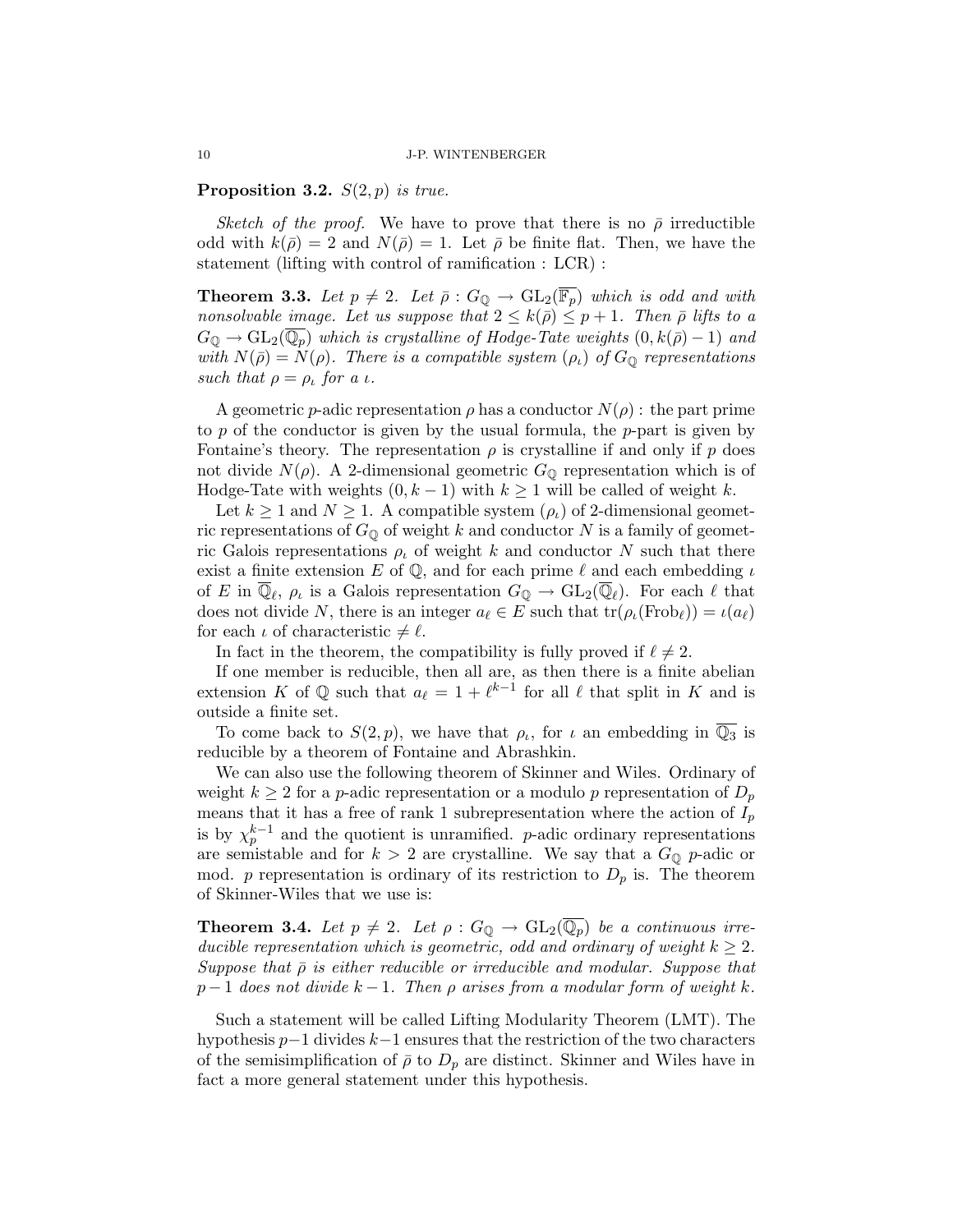To give an alternative proof of  $S(2, p)$ , we apply the theorem to  $\rho_t$  the 3-adic representation as above. We also use the following proposition :

**Proposition 3.5.** Let  $p \neq 2$ . Let  $\rho$  be a crystalline representation of  $D_p$ which is of weight k with  $2 \leq k \leq p+1$ . If  $\bar{\rho}$  is reducible, it is ordinary, and  $\rho$  is also ordinary.

The proposition follows from Fontaine-Laffaille theory for  $2 \leq k \leq p$  and from Berger- Li-Zhu in the case of weight  $p+1$ . Berger-Li-Zhu prove that if  $k = p + 1$ , either  $\rho$  is ordinary (and  $k(\bar{\rho}) = 2$  or  $p + 1$ ) or it is not ordinary and the  $\bar{\rho}_{|D_p}$  is irreducible and  $k(\bar{\rho})=2...$ 

**Proposition 3.6.** Let p and q be primes  $\neq 2$  and let k be such that  $2 \leq k \leq 3$  $p+1$  and  $2 \leq k \leq q+1$ . If  $S(k, p)$  is true, then also  $S(k, q)$ .

Let  $\bar{\rho}$  in characteristic q. We lift it and extend to a compatible system given by theorem 3.3. We consider  $\rho_p$  a p-adic member of the compatible system. We have  $k(\rho_p) = k$  and  $N(\rho_p) = 1$ . We have the different cases:

 $-\bar{\rho}_p$  is reducible. Then the restriction to  $D_p$  to  $\rho_p$  is ordinary,  $p-1$  does not divide  $k - 1$  (k is even !), so the theorem of Skinner-Wiles 3.4 applies.

 $-\bar{\rho}_p$  is irreducible. Then, by  $S(k, p)$  it is modular, as  $k(\bar{\rho}) = k$  if  $k \leq p-1$ and if  $k = p+1$ ,  $k(\bar{\rho})$  is 2 or  $p+1$  by Berger-Li-Zhu. In fact  $k(\bar{\rho}) = 2$  and  $\bar{\rho}_p$ irreducible is impossible by  $S(2, p)$  that we already proved. If the restriction of  $\rho$  to  $D_p$  is reducible, we can apply theorem 3.4.

Let us suppose that the restriction of  $\bar{\rho}$  to  $D_p$  is irreducible. We have  $k \leq p-1$  and we claim that hypothesis 3) of the following LMT theorem is true.

**Theorem 3.7.** Let  $p \neq 2$ . Let  $\rho : G_{\mathbb{Q}} \to GL_2(\overline{\mathbb{Q}_p})$  be a continuous irreducible representation which is geometric, odd and of weight  $k \geq 2$ . Suppose :

1)  $\bar{\rho}$  is irreducible and modular ;

2)  $2 \leq k \leq p-1$  and  $\rho$  is crystalline;

3) the restriction of  $\rho$  to  $G_{\mathbb{Q}(\mu_p)}$  is irreducible;

Then  $\rho$  arises from a modular form of weight k.

Proof of the claim : Suppose that the projective image H of  $\bar{\rho}$  is dihedral of order  $2r, r \ge 1$  prime to p. First r is odd as Q do not have 2 distinct quadratic extensions only ramified at  $p$ . The action of  $I_p$  is tame and factors through an element  $\sigma$  of order 2 of H. The normalisator of  $\sigma$  is the group of order 2 generated by  $\sigma$ . Hence the action of  $D_p$  in  $\bar{\rho}_p$  is reducible.

Let  $p' > p$ . We see that  $S(p')$  implies  $S(p)$ . To prove Serre's conjecture, it suffices to prove it for infinitely many p. We also see that if we know  $S(p)$ , we know  $S(k, p')$  for  $2 \leq k \leq p$ . As  $S(3)$  is true, we know  $S(4, p)$  for all  $p \geq 3$ .

**Proposition 3.8.** We have  $S(6, p)$  for all  $p \ge 5$ .

It suffices to prove  $S(6, 5)$ . Let  $\bar{\rho}$  of characteristic 5. A version of LCR gives a semistable lift  $\rho$  of weight 2 and conductor 5:  $\rho_{|D_5}$  is an extension of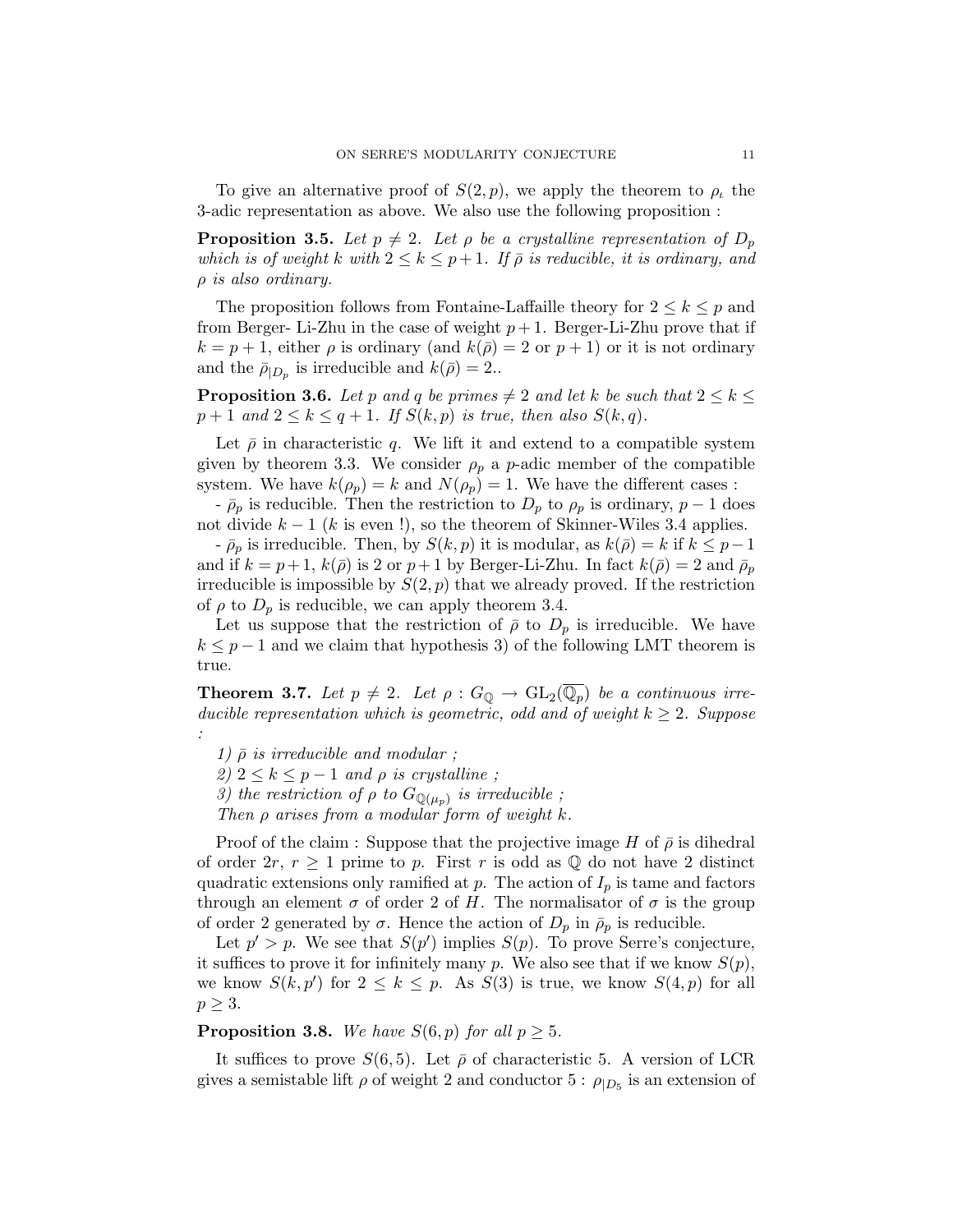an unramified representation of dimension 1 by a dimension 1 representation on which  $I_5$  acts by  $\chi_5$ . The extension reduces to a very ramified extension. A theorem of Taylor implies that there exist a totally real field F such that the restriction of  $\rho$  to  $G_F$  comes from a Hilbert modular form for F of weight 2 unramified outside 5 and is Steinberg at primes above 5. That implies that the restriction of  $\rho$  to  $G_F$  is a factor of the Tate-module of a simple abelian variety  $B$  over  $F$  which has good reduction outside the primes above 5 and has bad semistable reduction at primes above 5. One has finite extension N of  $\mathbb Q$  which is of degree the dimension of B and an embedding  $N \hookrightarrow \text{End}_{\mathbb{Q}}(B)$ . By enlarging N, we can suppose that the factor is of multiplicity 1. Let B' be the Weil restriction from F to Q of B. Then  $\rho$  is a factor with multiplicity 1 of the Tate-module of  $B'$  by Frobenius theorem on induced representation.

By Faltings,  $\rho$  is a factor of the Tate module of a simple abelian variety  $B''$  over Q. Let L be the center of  $\text{End}_{\mathbb{Q}}(B'')$ . By Faltings,  $\rho$  corresponds to an idempotent of  $\mathbb{Q}_p \otimes L$ . Then, B'' has good reduction outside 5 and has bad semistable reduction at 5. This follows from compatibility below. But by Brumer-Kramer (see also Schoof) such an abelian variety does not exist.

For the Galois representations associated to abelian varieties we have the following compatibility. Let F be a finite extension of  $\mathbb{Q}_p$  and A a simple abelian variety over F. Let L be the center of  $\text{End}_{\mathbb{Q}}(A)$ .

Let  $W_{\varphi}$  be the Weil group *i.e.* the inverse image in the decomposition group  $G_F$  of the subgroup generated by the Frobenius. We have an action of  $W_{\varphi}$  on the Tate modules  $V_{\ell}(A)$ , for  $\ell \neq p$ . Beware that this action is defined by restriction in the case A has potential good reduction, but it is not the case in general. We also have an action on the filtered Dieudonn´e module associated to the action of  $G_F$  on  $V_p(A)$ ; the filtered Dieudonné module is a free  $L \otimes \mathbb{Q}_{p,\text{ur}}$ -module. These actions are continuous in the sense that they are trivial on an open subgroup of inertia.

We have the following compatibility. Let  $d = 2\dim(A)/[L:\mathbb{Q}]$ . For each  $\iota$  embedding of L in  $\overline{\mathbb{Q}}_{\ell}$  ( $\ell$  can be p), we get a representation  $\rho_{\iota}$  of  $W_{\wp}$  in  $GL_d(\overline{\mathbb{Q}}_q)$  by scalar extension  $\mathbb{Q}_\ell \otimes L \to \overline{\mathbb{Q}}_\ell$  if  $\ell \neq p$  and  $\mathbb{Q}_{p,\text{ur}} \otimes L \to \overline{\mathbb{Q}_p}$ . The compatibility is that for each  $\tau \in W_{\varphi}$  the characteristic polynomial of  $\tau$  acting on  $\rho_t$  have coefficients in L that are independant of  $\ell$  and p.

This implies that there is a finite extension  $E$  of  $L$  and a representation  $\rho_W$  of  $W_\wp$  in  $GL_d(E)$  such that for each  $\iota$  embedding of E in  $\overline{\mathbb{Q}}_{\ell}$ , the representation  $\rho_t$  is isomorphic to the representation obtained from  $\rho_W$  by scalar extension  $\iota : E \hookrightarrow \overline{\mathbb{Q}}_{\ell}$ .

The abelian variety has semistable reduction if an only if  $\rho_W$  is trivial on the inertia group. In fact, one has the Weil-Deligne group whose finite dimensional representations are the data of a continuous representation of the Weil group and a nilpotent element N satisfying  $\phi N \phi^{-1} = qN$  if the residue field of F has q elements and  $\phi$  is any lifting of the Frobenius. We have a generalization of the above compatibility to the Weil-Deligne group.  $N = 0$  if and only if A has potentially good reduction.  $N = 0$  and the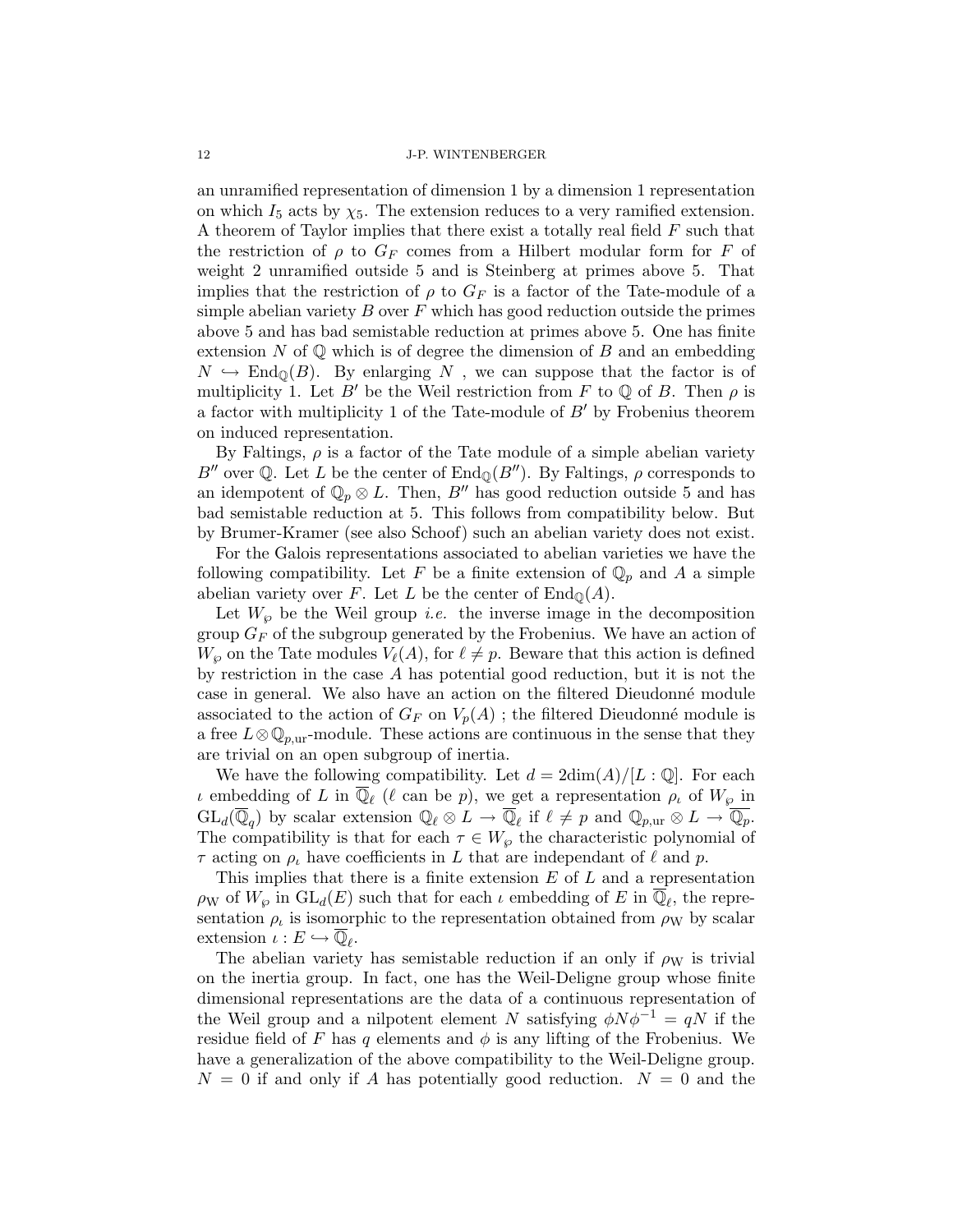representation of the Weil group is trivial on inertia if and only if A has good reduction. The representation of the Weil-Deligne group defined by a Tate elliptic curve over F is trivial on  $W_W$  and N is a non trivial nilpotent.

The proof is by induction on p. We know  $S(p)$  and we want to prove  $S(P)$ , with  $p < P$ . The induction hypothesis is that either  $P = 7$  and  $p = 5$ , or  $P > 7$  is not a Fermat prime and p is the biggest non Fermat prime  $\langle P \rangle$  $(P \neq 2^* + 1, * = 2^*).$ 

First, suppose that  $\bar{\rho}_{|D_P}$  is irreducible. We can suppose that  $P < 2p - 1$ by the lemma below. We can also suppose that  $k > p + 1$ , as otherwise we already know Serre's conjecture, hence  $k > 2$ . We have  $k < P + 1$ , as the  $P + 1$  case is ordinary. The couple  $(a, b)$ ,  $0 \le a < b \le P - 1$ , such that inertia acts by characters  $\psi^{a+Pb}, \psi^{P(a+Pb)}, \psi$  fundamental character of level 2, is such that  $a = 0, b = k-1 > 1$ . (Recall that  $k(\bar{\rho}) = b-a+1+a(P+1)$ ). We consider twists by  $\overline{\chi_P}, \overline{\chi_P}^2, \ldots$  Each time we twist we add  $P+1$  to the weight till we have made  $P-b$  twists, and one of the characters is  $\psi^{P-b+P^2} =$  $\psi^{P-b+1}$ . As  $1 < P-b+1 < P$ , we have  $k(\bar{\rho} \otimes \chi_P^{P-B})$  $\binom{P-B}{P} = P-b+2 = P-k+3.$ We have  $P+3-k < P+2-p < p+1$ , so  $\bar{p} \otimes \chi_P^{P-B}$  $_{P}^{P-B}$  is modular, hence  $\bar{\rho}$ .

Let us see how the general proof works when  $P = 7$ . We can suppose that  $k = 8$ . We lift  $\bar{\rho}$  and extend it to a compatible system  $(\rho_{\mu})$  of weight 2 and level 7. We consider a 3-adic member and its reduction  $\bar{\rho}_3$ . We have  $k(\bar{\rho}_3) = 2$ . If  $\bar{\rho}_3$  is unramified at 7,  $\bar{\rho}_3$  is reducible. and Skinner-Wiles implies that  $\rho_3$  is modular and we are done. Let us suppose that  $\bar{\rho}_3$  is ramified at 7 and irreducible. It cannot be induced. If it has solvable image it is modular and  $\rho_3$  is modular by Skinner-Wiles. So we can suppose that it has non solvable image. Then we can lift it and extend it to a compatible system $(\rho'_{\iota})$  of weight 2 and conductor 7 but whose Weil Deligne action at 7 is  $(\omega_7^2 \oplus id, 0)$  (note that  $\omega_7^2$  is of ordre 3). Then  $k(\bar{\rho}') = 4$  or  $k(\bar{\rho}' \otimes \bar{\chi}_7^2) = 6$ (Savitt). It follows that  $\bar{\rho}$  is modular or reducible. One check that one can apply a LMT theorem and conclude that  $(\rho'_i)$  is modular.

**Lemma 3.9.** Let  $P > 7$  a non Fermat prime and let p the biggest non Fermat prime  $\lt P$ . Then there exist an odd prime  $\ell$  dividing  $P-1$ , such that the exact power  $\ell^r$  of  $\ell$  dividing  $P - 1$  satisfy :

$$
P/p \leq \frac{2m+1}{m+1} - (\frac{m}{m+1})(\frac{1}{p}),
$$

if  $l^r = 2m + 1$ .

For the proof, one proves that for  $p > 100,000$ ,  $P/p \leq 3/2 - 1/30$ . We have Chebyshev type of estimates :

$$
Ax/\log(x) < \pi(x) < Bx/\log(x),
$$

for  $x > x_0$ . Let  $a > C := B/A$ . Let  $p_n$  the *n*th prime. The above inequalities implies that  $p_{n+1} \leq ap_n$  for  $p_{n+1} > \max(ax_0, a^{\frac{a}{a-c}})$ . For  $x > 100.000$ , we have Chebyshev type of inequality for  $A = 1, B = 1.131$ . One applies it for  $a = 1.2$ , get  $p_{n+1} \le 1.2p_n$  for  $p_{n+1} > 100.000$ . There are no pair of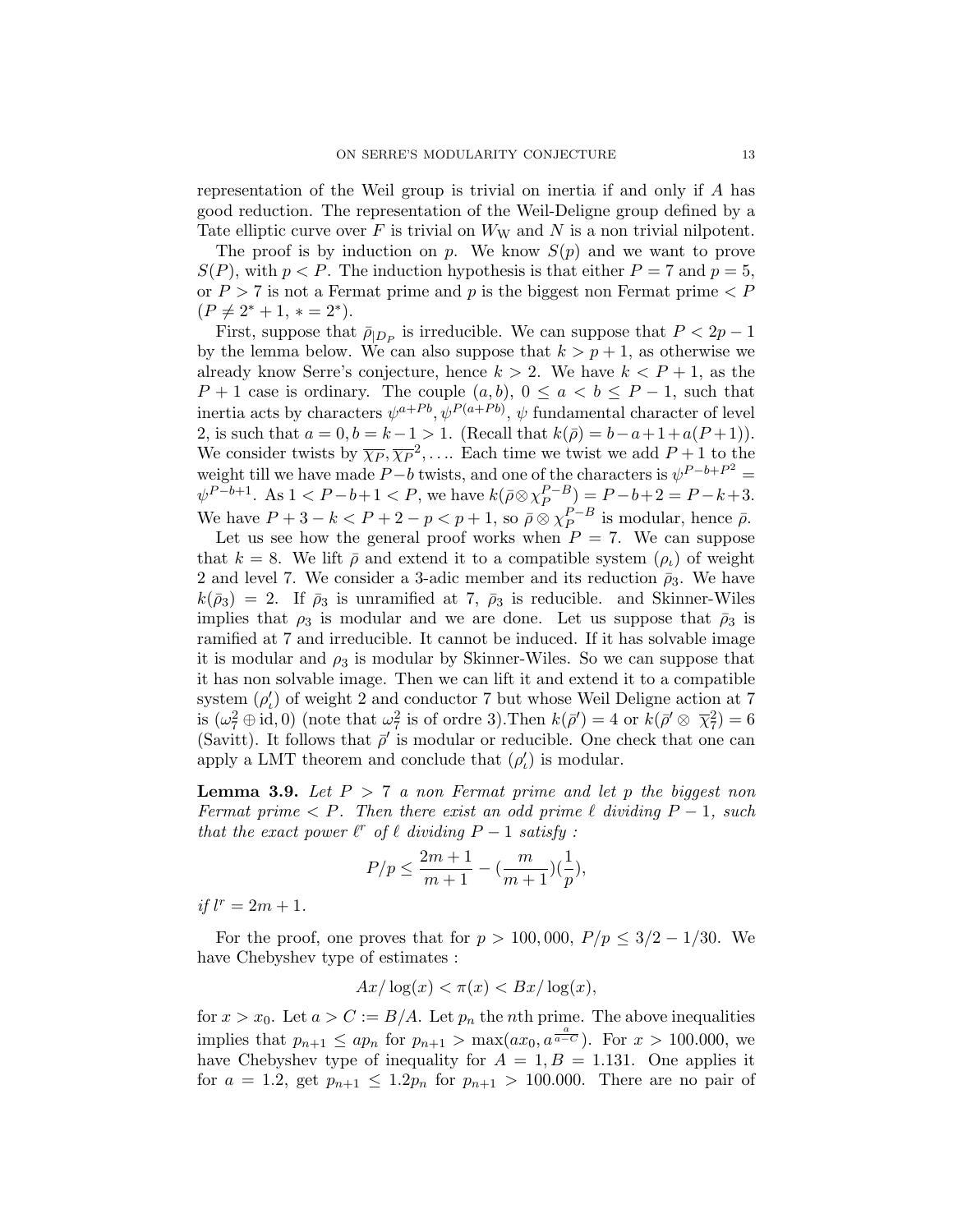successive Fermat primes after 3 and 5. One deduces that for  $P > 100.000$ ,  $P/p \leq (1.2)^2 < 1.4\overline{6} = 3/2 - 1/30.$ 

Let  $\bar{\rho}$  of characteristic P with  $2 \leq k(\bar{\rho}) \leq P+1$ . We suppose that  $k(\bar{\rho}) > p + 1$ . We suppose that  $\bar{\rho}$  has non have solvable image. The weight  $k(\bar{\rho})$  is > 2. We lift it to a compatible system  $(\rho_L)$  of weight 2 and level P. The representation of the Weil-Deligne group  $WD_P$  is such that :

- if  $k(\bar{\rho}) < P + 1$ ,  $N = 0$  and the restriction to  $I_P$  is  $\omega_P^{k(\bar{\rho})-2} \oplus id$ , where  $\omega_P$  is the Teichmuller representative of  $\overline{\chi}_P$  (the coefficient field E of the compatible system has to contains the  $P-1$  roots of unity);

- if  $k(\bar{\rho}) = P + 1$ , the restriction to the Weil group is unramified and  $N \neq 0$ .

We consider  $\rho_{\iota}$  where  $\iota$  is of characteristic  $\ell, \ell$  as in the lemma : we call it  $\rho_{\ell}$ . If  $\bar{\rho}_{\ell}$  is reducible or dihedral we are done by Skinner-Wiles (one has to check that one can apply it). So we may suppose that  $\bar{\rho}_{\ell}$  is ramified at P (as otherwise it is of weight 2 hence has solvable image). The action of  $I_P$  on  $\rho_\ell$ is isomorphic to  $\omega_P^{k(\bar{p})-2} \oplus \text{id}$  if  $k(\bar{p}) < P + 1$  and unipotent if  $k(\bar{p}) = P + 1$ .

The action of  $I_P$  on  $\bar{\rho}_{\ell}$  is either isomorphic to  $\bar{\omega}_P^{-k(\bar{\rho})-2}$   $\oplus$  id with  $\bar{\omega}_P^{-k(\bar{\rho})-2}$   $\neq$ 1 or unipotent. Let i be an integer in  $\frac{m(p-1)}{2m+1}$ ,  $\frac{m+1}{P}$  $1)/(2m+1)]$  such that  $\omega_P^i$  is congruent modulo the prime above  $\ell$  defined by ι to  $ω_P^{k( {\bar {\rho} } ) -2}$  $P_P^{k(p)-2}$ . It is not difficult to prove that the reduction of the restriction of  $\bar{\rho}_{\ell}$  to  $D_P$  lifts to a representation of  $D_P$  whose restriction to  $I_P$  is isomorphic to  $\overline{\omega_P}^i \oplus id$ . A theorem LCR implies that as  $\overline{\rho}_{\ell}$  is not reducible or dihedral, we can lift  $\bar{\rho}_{\ell}$  to a compatible system  $(\rho'_{\iota})$  of weight 2 and level P with Weil-Deligne action isomorphic to  $\overline{\omega_P}^i \oplus id$ .

Remark LCR theorem says that we do not have local global obstruction for the lift. It is motivated by the fact it is true for Galois representations associated to modular forms. For example, we have the following theorem of Carayol. Let  $\eta$  and  $\eta'$  characters of  $G_{\mathbb{Q}}$  with values in  $\overline{\mathbb{Z}_p}^*$  which have the same reduction. if  $\bar{\rho}$  irreducible odd arises from  $S_2(\Gamma_0(p), \eta)$ , then it arises from  $S_2(\Gamma_0(p), \eta')$  except for some induced particular  $\bar{\rho}$  ( $p = 3$  and  $\bar{\rho}$ ) induced from  $\mathbb{Q}(j)$  and  $p = 2 \bar{\rho}$  induced from  $\mathbb{Q}(i)$ .

Choose a  $\iota'$  of characteristic  $P$  and let  $\rho'_P$  be  $\rho'_{\iota'}$ . By Savitt,  $\bar{\rho}'_P$  has weight Choose a *t* of characteristic *I* and let  $p_p$  be  $p_t$ . By Bavitt,  $p_p$  has weight  $i+2$  or  $\bar{p}'_p \otimes \bar{\chi}_p^{-i}$  has weight  $P+1-i$ . But the inequality of the above lemma is equivalent to  $p + 1 \ge \frac{m+1}{2m+1}(P-1) + 2$  and we have  $\frac{m+1}{2m+1}(P-1) + 2 =$  $(P+1) - \frac{m}{2m+1}(P-1)$ . This implies that  $2 \leq i, P+1-i \leq p+1$  and  $\bar{\rho}_P'$  is either reducible or modular.

Remarks

The theorem of Savitt is motivated a theorem of Serre which says that if  $\bar{\rho}$ arises from  $S_2(\Gamma_0(p), \overline{\chi_p}^i)$ , it also arises from  $S_{i+2}(\mathrm{SL}_2(\mathbb{Z}))$  or  $S_{p+1-i}(\mathrm{SL}_2(\mathbb{Z}))(\overline{\chi_p}^{-i}).$ 

What happens in case  $k(\bar{\rho}) = 12$ . We can suppose  $P = 11$ . Then,  $\rho_{11}(\Delta)$ is congruent to  $\rho_{11}(X_0(11))$ . This follows that  $S_2(\Gamma_0(11))$  is generated by  $q \prod_{n\geq 1} (1 - q^n)^2 \prod_{n\geq 1} (1 - q^{11n})^2$ . We have  $\ell^r = 5$ ,  $X_0(11)$  has equation  $y^2 + y = x^3 - x$ , and  $(0,0)$  is a point of order 5. So we can apply Skinner Wiles to  $\rho_5$ .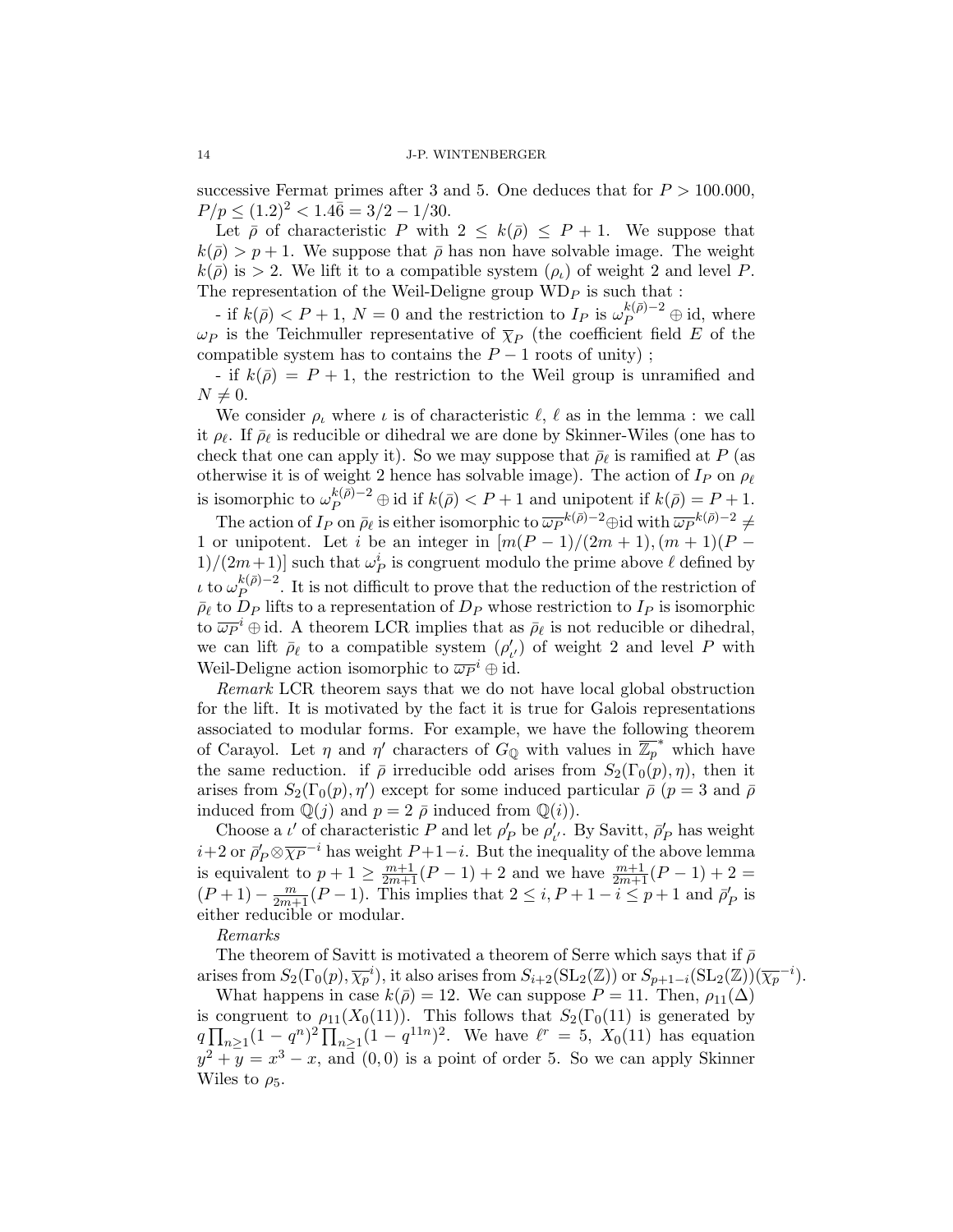#### 4. Lifting Modularity Theorem

We sketch the proof the following theorem which is an extension of a theorem of Wiles Taylor-Wiles (Diamond, Fujiwara, Taylor, Kisin,...) :

**Theorem 4.1.** Let  $p > 2$ . Let  $\rho : G_{\mathbb{Q}} \to GL_2(\overline{\mathbb{Q}_p})$  be an odd Galois representation. One supposes that :

- the restriction to  $G_{\mathbb{Q}(\mu_n)}$  of "the reduction"  $\bar{\rho}$  is irreducible (hence  $\rho$  is irreducible) ;

 $- \bar{\rho}$  is modular;

 $\rho$  is unramified outside a finite set of primes ;

 $\rho_{|D_p}$  is crystalline of weight k (Hodge-Tate weights  $(0, k - 1)$ ) with  $2 \leq$  $k \leq p+1$ .

Then  $\rho$  is modular.

Remark The case  $k = p + 1$  and the restriction of  $\bar{\rho}$  to  $D_p$  is irreducible (hence  $\bar{\rho}$  is of weight 2 is due to Kisin).

We introduce a solvable totally real field F. We prove that  $\rho_{|G_F}$  is modular, *i.e.* arises from a cuspidal automorphic representation of  $(D \otimes A_F)^*$ ,  $D$  a suitable quaternion algebra of center  $F$ . Then, by Jacquet-Langlands correspondence and Arthur-Clozel solvable base change, we will know that  $\rho$  is modular.

One advantage of considering F is that we can suppose that  $\rho_{|G_F}$  is unramified outside primes  $V_p$  over p and primes in a finite set  $\Sigma$  where at  $v \in \Sigma$ , the Weil-Deligne parameter of  $\rho_{D_v}$  is trivial on  $I_v$  and  $N \neq 0$  (the representation  $\rho_{|I_v}$  is tame and its image is unipotent). Furthermore, D is ramified exactly at infinity and primes in  $\Sigma$  (one imposes that  $[F: \mathbb{Q}]$  and the cardinality of  $\Sigma$  are even). One supposes that F is unramified above p. One supposes that  $\overline{\rho}_{|G_F}$  arises from  $\pi$ , that is discrete series of weight k at infinity, unramified outside  $\Sigma$  and unramified twist of Steinberg at primes in  $\Sigma$ . These latter conditions might imply to do level and weight lowering or raising.

One advantage to consider indefinite  $D$  is that spaces of modular forms with action of Hecke operators has combinatorial description. Let  $(D \otimes_F$  $\mathbb{A}_F^{\infty})^*$  be the finite adeles. We fix a maximal order  $\mathcal{O}_D$  of  $\overline{D}$ . Let  $U_v = (\mathcal{O}_D)_v^*$ and  $U = \prod_v U_v$ . Let E be an extension of  $\mathbb{Q}_p$  which is sufficiently large and O be its ring of integers. Let  $W := \otimes_{F \hookrightarrow E} \text{Sym}^{k-2}O$  with the natural action of U through its quotient  $\prod_{v \in V_p} U_v$ , where  $V_p$  are the primes above p. Let  $\psi$  be the character  $\det(\rho)\chi_p^{-1} = \chi_p^{k-2}$  where  $\chi_p$  is the *p*-adic cyclotomic character. We also see  $\psi$  as a character of the finite ideles  $(\mathbb{A}_F^{\infty})^*$ . We define the space of modular forms  $S_{k,\psi}(U)$  with coefficients in O with central character  $\psi$  to be the space of functions

$$
f:D^*\backslash(D\otimes_F{\mathbb A}_F^{\infty})^*\to W
$$

such that:

$$
f(gu) = u^{-1}f(g)
$$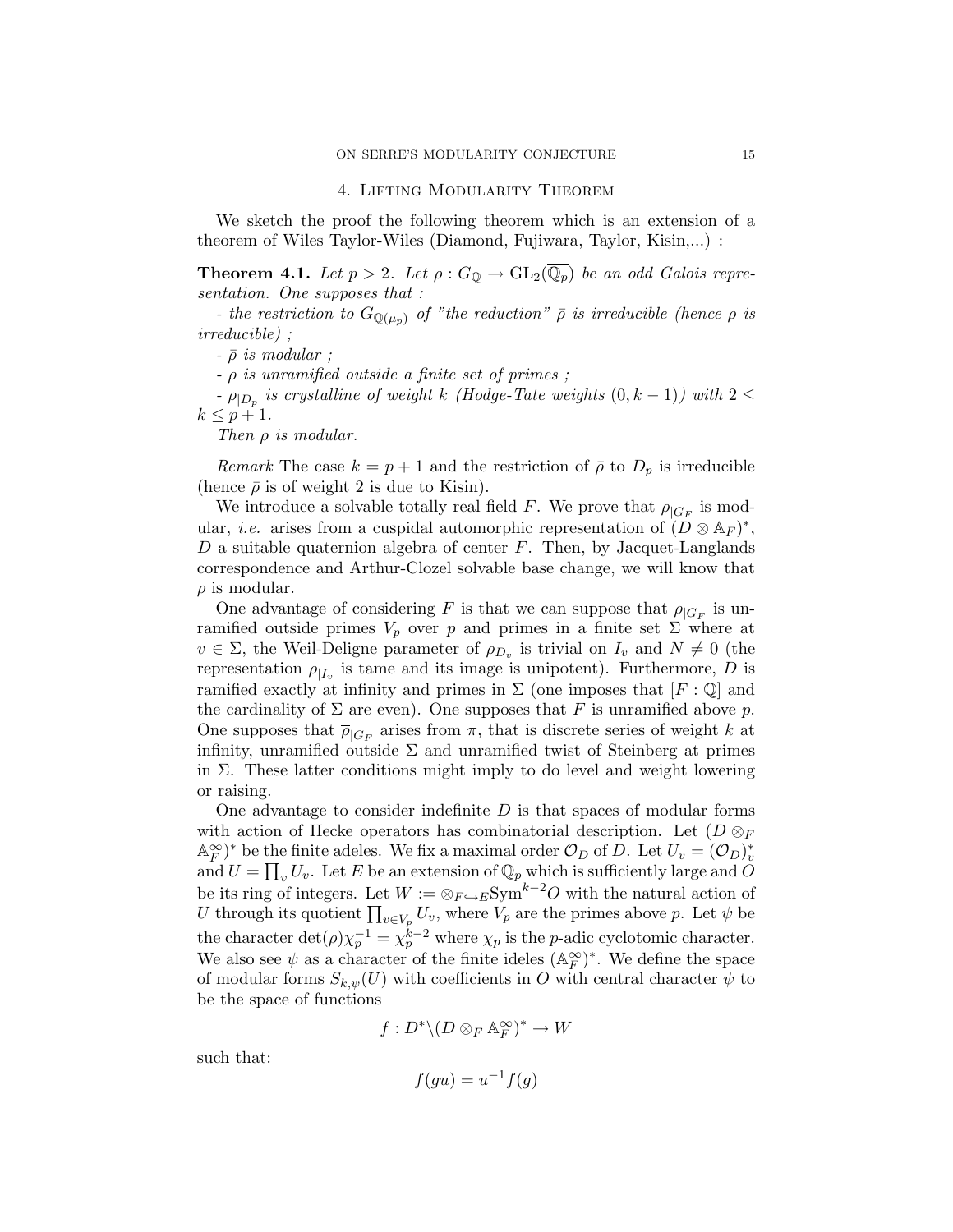$$
f(gz) = \psi(z)f(g)
$$

for all  $g \in (D \otimes_F \mathbb{A}_F^{\infty})^*, u \in U, z \in (\mathbb{A}_F^{\infty})^*$ .

For each finite place v of F we fix a uniformizer  $\pi_v$  of  $F_v$ . We consider the left action of  $g \in (D \otimes_F \mathbb{A}_F^{\infty})^*$  by right translation on the W-valued functions f on  $(D \otimes \mathbb{A}_F^{\infty})^*$  and denote this action by g.f or gf. This induces an action F of the double cosets  $U\begin{pmatrix} \pi_v & 0 \\ 0 & -\pi_v \end{pmatrix}$  $0 \quad \pi_v$  $\left( \begin{array}{cc} U \end{array} \right) U \hspace{1mm} \text{and} \hspace{1mm} U \left( \begin{array}{cc} \pi_v & 0 \ 0 & 1 \end{array} \right) U \hspace{1mm} \text{on} \hspace{1mm} S_{k,\psi}(U) \hspace{1mm} \text{for}$  $v \notin S$  (S is the set of places  $V_{\infty} \cup V_p \cup \Sigma$ ). We denote these operators by  $S_v$  (which is simply multiplication by  $\psi(\pi_v)$ ) and  $T_v$  respectively. They do not depend on the choice of  $\pi_v$ . We call  $T_{k,\psi}(U)$  the Hecke algebra acting on  $S_{k,\psi}(U)$  generated over O by the Hecke operators  $T_v$  and  $S_v$  at primes  $v \notin S$ .

By Jacquet-Langlands,  $S_{k,\psi}(U)$  with its action of Hecke operators is (essentially) isomorphic of automorphic forms for  $GL_2(F)$  which are of weight k, unramifed outside  $\Sigma$  and for  $v \in \Sigma$  it is unramified twist of Steinberg.

The automorphic representaton  $\pi$  defines a morphism  $T_{k,\psi}(U) \to O$ . By reduction it defines a maximal ideal m of  $T_{k,\psi}(U)$ . Let  $T_{k,\psi}(U)$ <sub>m</sub> be the completion. By Deligne and Carayol, we get a Galois representation :  $G_F \rightarrow$  $GL_2(T_{\psi}(U)_{\mathsf{m}})$  that lifts  $\bar{\rho}$ .

Let  $\overline{R}_{S}^{\psi}$  be the ring representing deformations of  $\overline{\rho}_{|G_F}$  that have determinant  $\psi \chi_p$  and satisfies the following properties for  $v \in S := V_\infty \cup V_p \cup \Sigma$ : odd, crystalline of weight k and for  $v \in \Sigma$  of the form  $\begin{pmatrix} \gamma \chi_p & * \\ 0 & \gamma \gamma_p \end{pmatrix}$ 0  $\gamma$ ) with  $\gamma^2 \chi_p = \psi.$ 

We get a surjective map  $\overline{R}_{S}^{\psi} \to T_{\psi}(U)$ <sub>m</sub>. To get our theorem, we prove that this map is bijective after inverting  $p$ .

The existence of  $\overline{R}_{S}^{\psi}$  as a complete noetherian local noetherian (CNLO) with residue field the residue field  $\mathbb F$  of O is as follows. Let  $G = G_{FS}$ . One can first consider the functor of continuous lifts in  $G \to GL_2(A)$ , for A in CNLO. It is representable by a CNLO-algebra. It is almost obvious, but there is the continuity condition. One can use a representability theorem of Grothendieck which is a particular case of Schessinger criteria. One has to use that for any open subgroup  $G'$  of G, there are only finitely many continuous morphisms from  $G'$  to  $\mathbb{Z}/p\mathbb{Z}$ . The relative tangent space is the F-vector space of 1-cocyles  $Z^1(G, \text{Ad})$  where Ad is the adjoint representation of  $\bar{\rho}$ .

A *deformation* of  $\bar{\rho}$  is an equivalence set of lifts, two lifts being equivalent if they are conjugate by a matrix of the kernel  $GL_2(A)_1$  of the morphism  $GL_2(A) \to GL_2(\mathbb{F})$ . As  $\bar{\rho}$  is supposed to be irreducible the action of  $PGL(A)_1$ has no fixed points and Schlessinger criteria easily implies the representability. The relative tangent space is the F-vector space  $H^1(G, \text{Ad})$ .

Fixing the determinant is clearly a closed condition (for tangent spaces, as  $p \neq 2$ , replace Ad by trace 0 matrices Ad<sup>0</sup>). The condition to be crystalline is closed. At least when  $k \leq p-1$ , it is because one can define a crystalline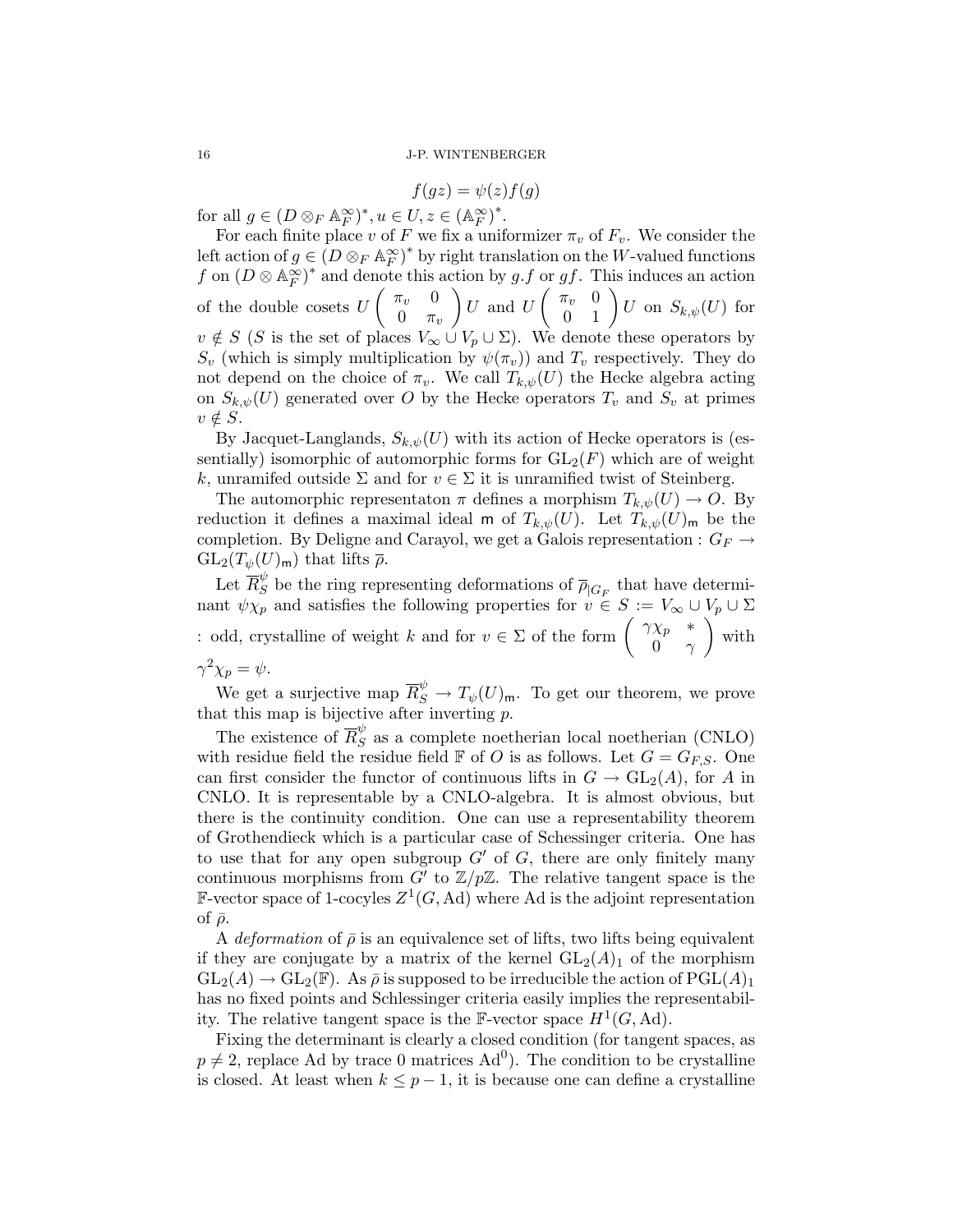representation of weight  $(0, k - 1)$  with coefficients in a CNLO artinian algebra and the category is stable by direct sums, subobjects and quotients. For  $v \in \Sigma$ , we impose that the action is tame, the action of inertia is unipotent and the characteristic polynomial of a lift of Frobenius.

We want to prove that  $R$  is not to big and that  $T$  is not too small. In fact we have to do it allowing ramification at a finite set of auxiliary primes  $Q_n$  disjoint of S is allowed.

Let  $Q_n$  be a finite set of primes disjoint of S. We suppose :

- AUX1  $\bar{\rho}$ (Frob<sub>v</sub>) has distinct eigenvalues  $\alpha_v$  and  $\beta_v$  and  $\mathbb{N}(v) \equiv 1 \text{mod } p^n$ . For  $v \in Q_n$  let  $\Delta_v$  the maximal *p*-quotient of  $k_v^*$  so by classfield theory it identifies to the maximal  $p$ -quotient of tame inertia at  $v$ . It is not difficult to see that the restriction to  $I_v$  of the universal representation in  $GL_2(\bar{R}_{S\cup Q_n}^{\psi})$ factors through  $\Delta_v$ : the action of  $D_v$  is  $\gamma_{\alpha_v} \oplus \gamma_{\beta_v}$  with  $\gamma_{\alpha_v}$  having unramified reduction with the image of Frobenius  $\alpha_v$ , idem for  $\gamma_{\beta_v}$  and the restriction  $\gamma_{\alpha_v}$  and  $\gamma_{\beta_v}$  to  $I_v$  are inverse. Let  $\Delta_n := \prod_{v \in Q_n} \Delta_v$ . We have an action of  $\Delta_v$ , hence of  $\Delta_n$  on  $\bar{R}_{S\cup Q_n}^{\psi}$  (by multiplication by  $\gamma_{\alpha_v}(\sigma)$  where  $\sigma$  is a generator of tame inertia at v). The quotient of  $\bar{R}^{\psi}_{S \cup Q_n}$  by the augmentation ideal is  $\overline{R}_{S}^{\psi}$  $^{\varphi}_{S}.$ 

We have a compatible action of Hecke-algebras. The space  $S_{k,\psi}(U_{Q_n})$ is defined in the same way as  $S_{k,\psi}(U)$  but for  $v \in Q_n$ , one replaces  $U_v =$  $(O_D)^*_v \simeq \mathrm{GL}_2(O)$  by :

$$
(U_{Q_n})_v = \{ g \in \mathrm{GL}_2(\mathcal{O}_{F_v}) : g = \begin{pmatrix} a & b \\ 0 & d \end{pmatrix} \bmod.(\pi_v), ad^{-1} \to 1 \in \Delta_v \},\
$$

The natural action of  $g \in \Delta_v$ , denoted by  $\langle g \rangle$ , arises from the double coset

$$
U_{Q_n}\left(\begin{array}{cc} \tilde{g} & 0\\ 0 & 1 \end{array}\right)U_Q
$$

where  $\tilde{g}$  is a lift of g to  $(\mathcal{O}_F)^*_v$ \*. One also needs  $\Gamma_0$  level.

$$
(U_Q^0)_v = \{ g \in \mathrm{GL}_2(\mathcal{O}_{F_v}) : g = \left( \begin{array}{cc} * & * \\ 0 & * \end{array} \right) \mathrm{mod.} (\pi_v) \}.
$$

We have corresponding Hecke-algebras and maximal ideals m

We have the following proposition (at least for  $p > 3$ ), otherwise more technical) :

**Proposition 4.2.**  $S_{k,\psi}(U_{Q_n})_m$  is a free  $O[\Delta_n]$ -module of rank equal to the rank of  $S_{k,\psi}(U_{Q_n}^0)$ <sub>m</sub> as an O-module.  $S_{k,\psi}(U_{Q_n}^0)$ <sub>m</sub> is isomorphic to  $S_{k,\psi}(U)$ <sub>m</sub>.

For the proof one uses the combinatorial description of spaces of modular forms. For U one of the open subgroups defined above, if  $(D \otimes_F \mathbb{A}_F^{\infty})^*$  is the disjoint union of  $_{i\in I}D^*t_i\tilde{U}(\mathbb{A}_F^{\infty})^*$  for a finite set I and with  $t_i \in (D\otimes \mathbb{A}_F^{\infty})^*$ , then  $S_{k,\psi}(U)$  can be identified with

$$
(1) \qquad \qquad \oplus_{i \in I} W^{(U(\mathbb{A}_F^\infty)^* \cap t_i^{-1} D^* t_i)/F^*}
$$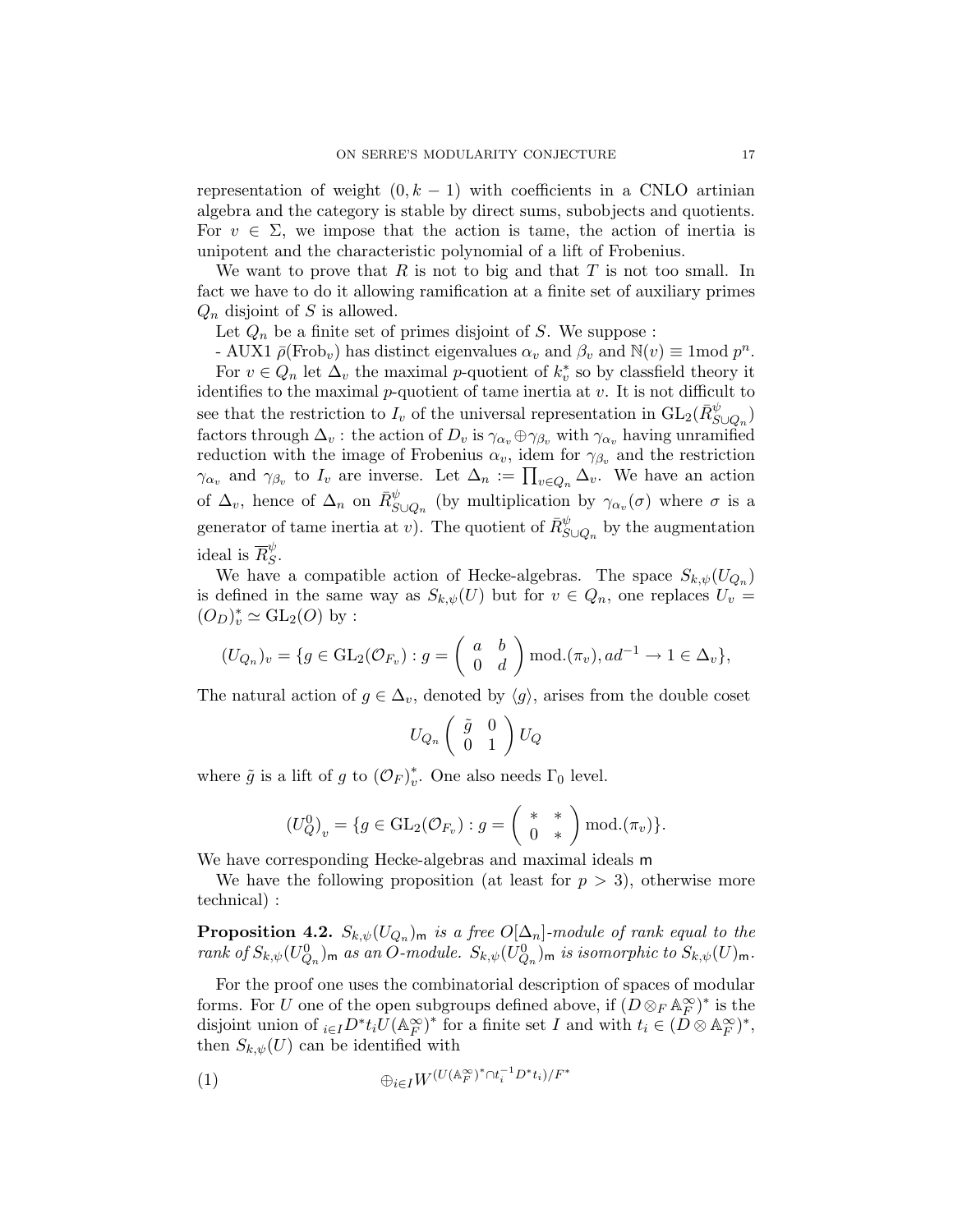via  $f \rightarrow (f(t_i))_i$ .

If  $p > 3$ , the groups appearing as exponent are of order prime to p (isotropy groups : one uses F unramified at  $p$ ). The first part of the proposition follows. At least it follows that, for  $\eta$  a character of  $\Delta_n$ , the rank of the part of  $S_{k,\psi}(U_{Q_n})_m$  on which the  $\Delta_n$  acts with character  $\eta$  does not depend on  $\eta$ . This is because by replacing O by its residue field F one gets a space of modular form with coefficients in  $\mathbb F$  which does not depend on  $\eta$ and which is the reduction of the spaces of modular forms with coefficients in O for the various  $\eta$ . This essentially gives a theorem of Carayol.

The fact that  $S_{k,\psi}(U_{Q_n}^0) \simeq S_{k,\psi}(U)$  relies that there is no new at p modular forms for  $\Gamma_0(p)$  that reduces to  $\bar{\rho}$  as the eigenvalues of Frob<sub>v</sub> are distinct and  $\mathbb{N}(v) \equiv 1 \mod p$  and an Ihara lemma to get an isomorphism over O.

As the action of  $D_v$  in  $\bar{\rho}$  is not irreducible, we consider for  $v \in S$ , the ring  $\bar{R}_v^{\square,\psi}$  that represents lifts of  $\bar{\rho}_{|D_v}$  with the current condition. We define  $\bar{R}_{S\cup Q_n}^{\square,\psi}$  the ring that represents deformations of  $\bar{\rho}$  of determinant  $\psi \chi_p$  that locally at  $v \in S$  satisfy the current conditions, are unramified outside  $Q_n$ and for  $v \in S$  a choice of the basis  $B_v$  of the underlying space. Two such datas are isomorphic if  $(\rho_{|D_v}, B_v)$  define isomorphic lifts. We write  $\bar{R}_S^{\square, \text{loc}, \psi}$ the completed tensor product  $\otimes_{v \in S} R^{\square, \psi}_{v}$ .

The ring  $\overline{R}_{S\cup Q_n}^{\square,\psi}$  is naturally an  $\overline{R}_S^{\square,\text{loc},\psi}$ -algebra. It is almost clear that  $\bar{R}_{S\cup Q_n}^{\square,\psi}$  is a power series algebra over  $\bar{R}_{S\cup Q_n}^{\psi}$  with  $4s-1$  variables (s is the cardinality of  $S$ ).

We let  $R_n := \overline{R}_{S \cup Q_n}^{\square, \psi}$  and  $M_n := R_n \otimes_{\overline{R}_{S \cup Q_n}^{\psi}} S_{k, \psi}(U_{Q_n})_{\mathfrak{m}}$ . We have structure of  $O([y_1, \ldots, y_{q_n+4s-1}]]$ -algebra on  $R_n$  and an action of  $O([y_1, \ldots, y_{q_n+4s-1}]]$ on  $M_n$  that are compatible. The coinvariants by  $(y_1, \ldots, y_{q_n+4s-1})$  are R and M respectively. The module  $M_n$  is finite free over the image of  $R_n$  in  $\text{End}_{\mathcal{O}}(M_n)$ .

We now have to bound the number of generators of  $R_n$  as a  $\bar{R}_S^{\square, \text{loc}, \psi}$ . module.

We write  $h^*$  for the dimension over  $\mathbb F$  of  $H^*$ . For  $v \in S \cup Q_n$ , we choose  $L_v \subset H^1(D_v, \text{ad}^0)$  and  $H^1_{\{L_v\}}(S \cup Q_n, \text{ad}^0)$  are the elements of  $H^1(S \cup$  $(Q_n, \text{ad}^0)$  that at  $v \in S \cup Q_n$  localizes to an element of  $L_v$ . We choose  $L_v = 0$  for  $v \in S$  and  $L_v = H^1(D_v, \text{ad}^0)$  for  $v \in Q_n$ .

**Lemma 4.3.** The minimal number of generators of  $\bar{R}_{S\cup Q_n}^{\square,\psi}$  as a  $\bar{R}_{S}^{\square,\text{loc},\psi}$ . algebra is  $h^1_{\{L_v\}}(S \cup Q_n, \text{ad}^0) + \sum_{v \in S} h^0(D_v, \text{ad}) - 1.$ 

We have Wiles formula (we will use it with  $V = Q_n$ )

$$
\frac{|H_{\{L_v\}}^1(S \cup V, \text{Ad}^0)|}{|H_{\{L_v^1\}}^1(S \cup V, (\text{Ad}^{0})^*(1))|} = \frac{|H^0(G_F, \text{Ad}^0)|}{|H^0(G_F, (\text{Ad}^{0})^*(1))|} \prod_{v \in S \cup V} \frac{|L_v|}{|H^0(D_v, \text{Ad}^0)|}
$$